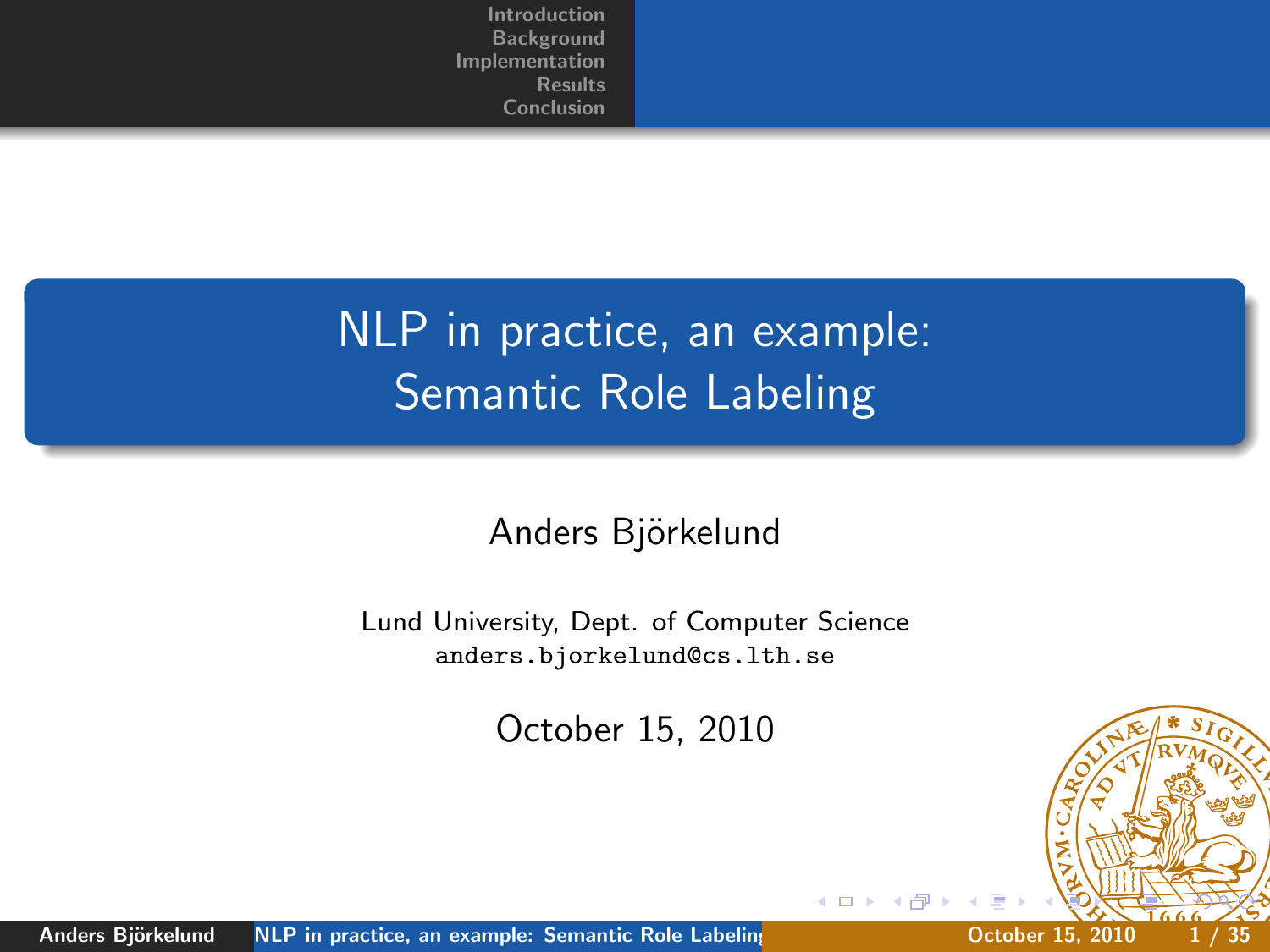<span id="page-1-0"></span>[Introduction](#page-1-0)

### Semantic Role Labeling at LTH

- Work started by Richard Johansson (Uni Trento)
	- Carsim (2006)
	- SemEval 2007 Task
	- CoNLL 2008 Shared Task
- Continued by Björkelund & Hafdell in 2009
	- CoNLL 2009 Shared Task
	- Complete pipeline implementation, COLING 2010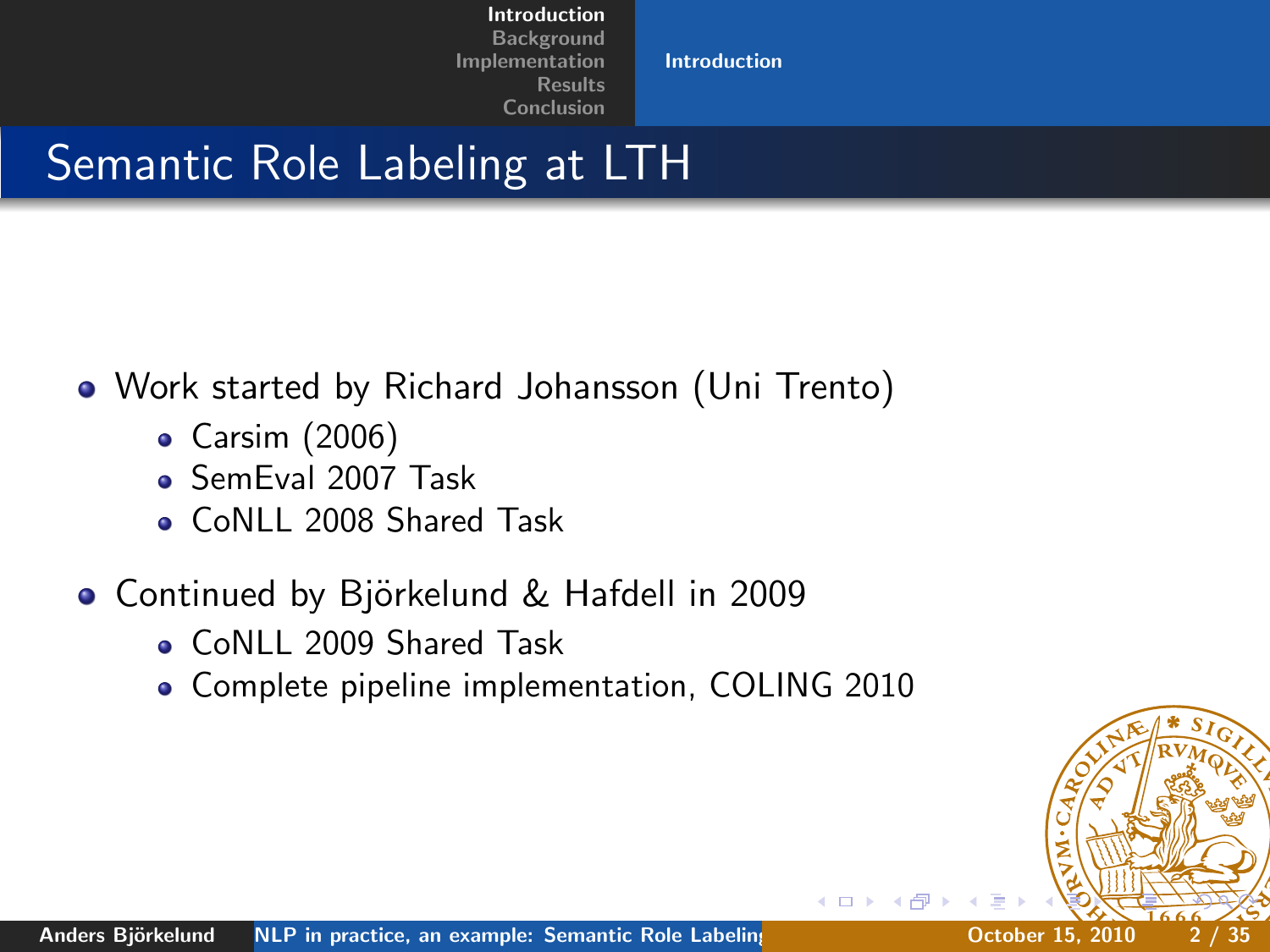<span id="page-2-0"></span>[Role-Semantics](#page-2-0) [CoNLL 2009 ST](#page-7-0)

### Introduction to SRL

Capture events and participants in text, who? what? where? when?

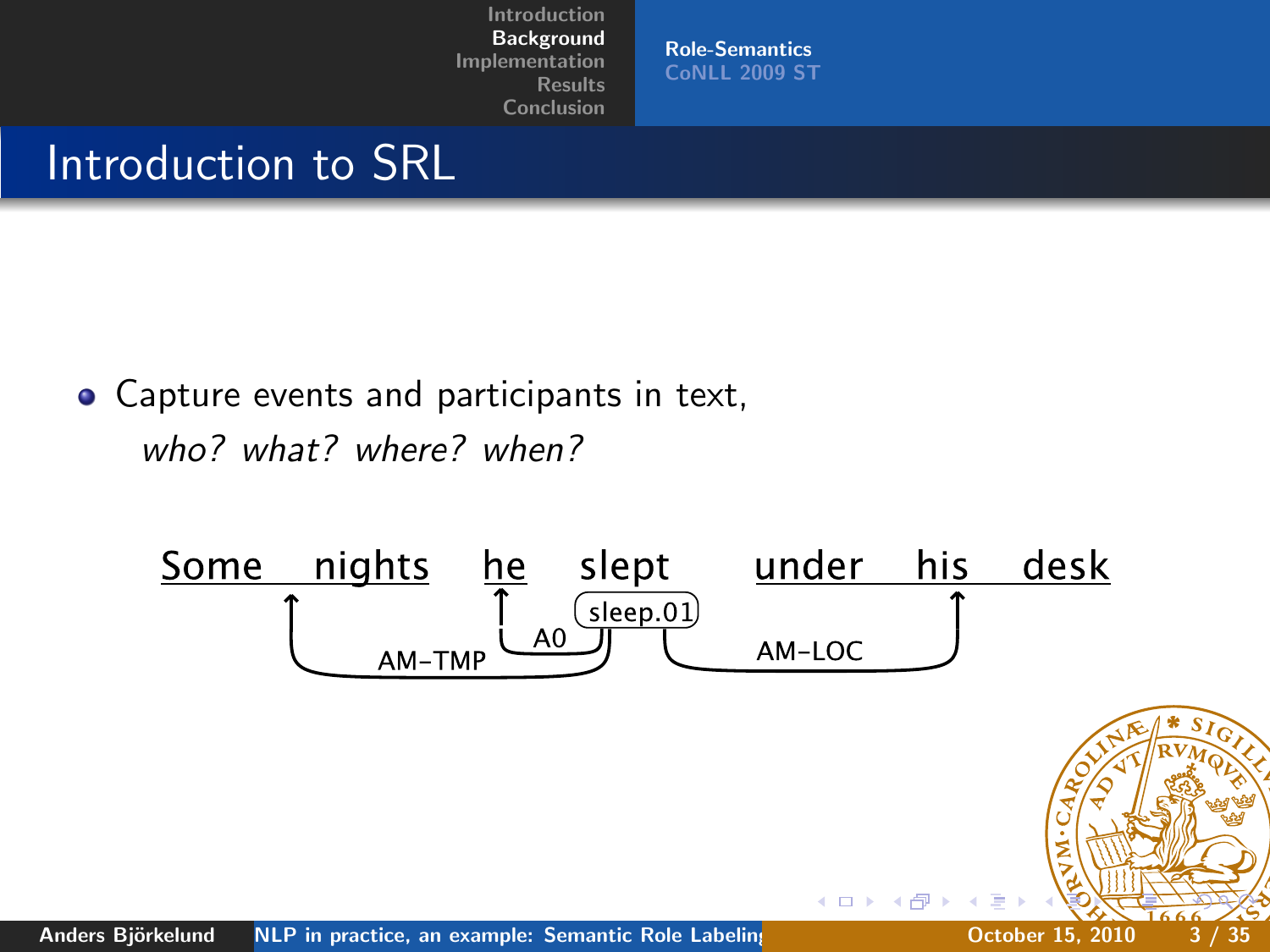[Role-Semantics](#page-2-0) [CoNLL 2009 ST](#page-7-0)

## Semantic Roles

• Invariant under paraphrasing (as opposed to syntax), e.g.

He slept under his desk some nights Some nights he slept under his desk

- SRL is not an end-user application
- Intermediate step towards solving other problems
	- **o** Information extraction
	- Document categorization
	- **Automatic machine translation**
	- Speech recognition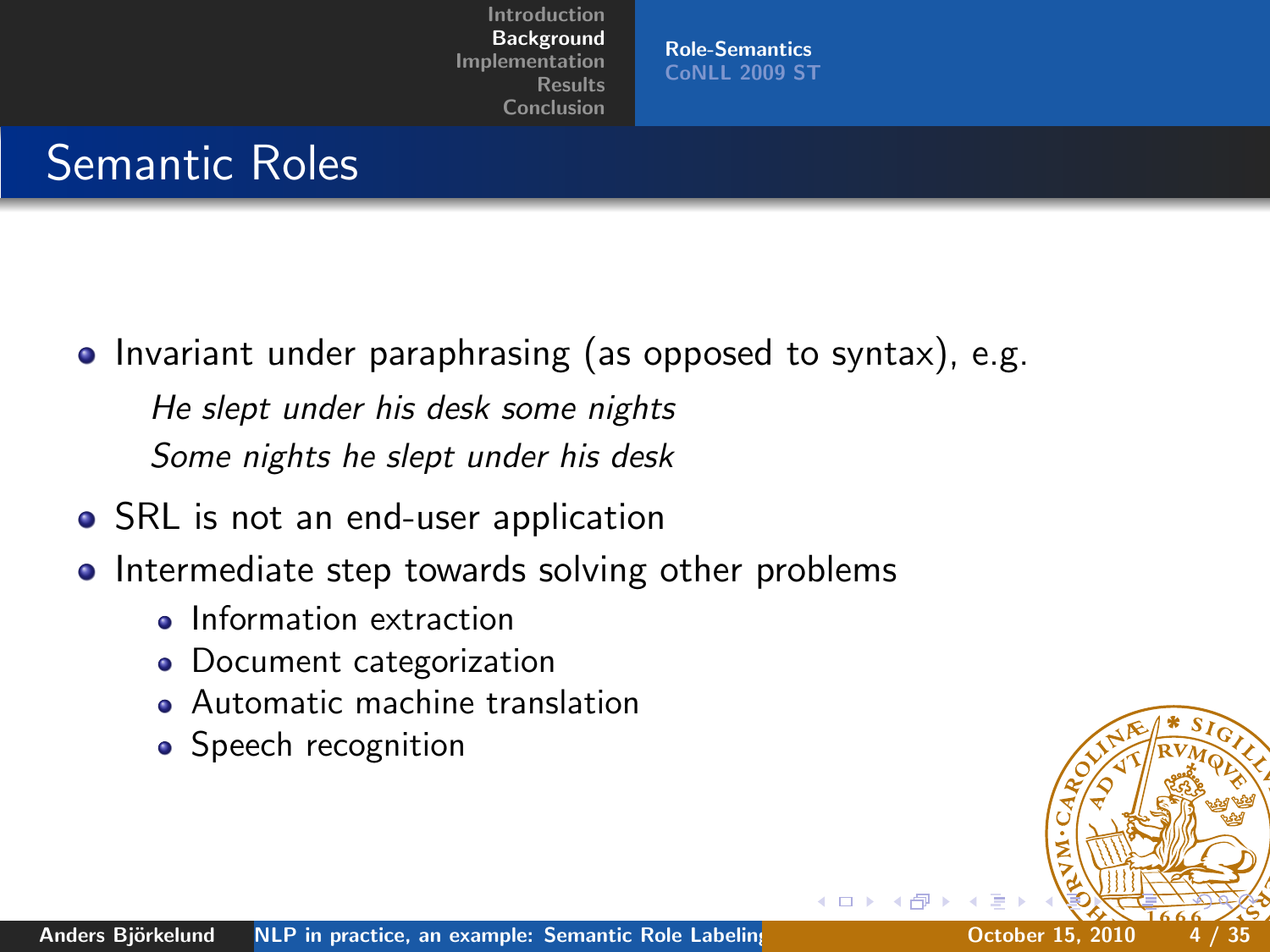[Role-Semantics](#page-2-0) [CoNLL 2009 ST](#page-7-0)

### Semantic Dependencies

- Events are denoted by *predicates*
- Predicates define a set of participants, roles
- Participants and adjuncts are called *arguments*
- Relation to predicate logic, e.g.

have(They,brandy,in the library)

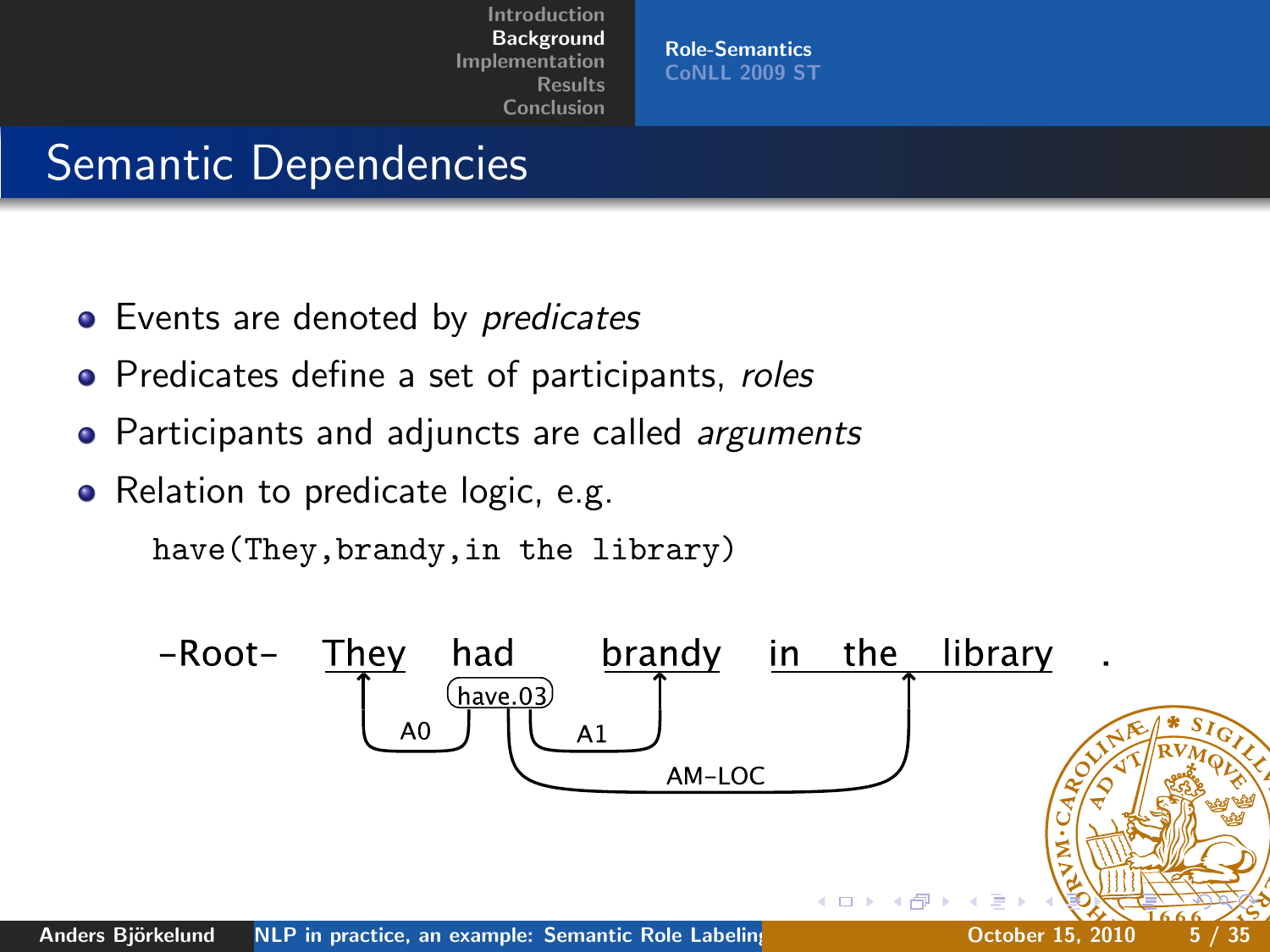[Role-Semantics](#page-2-0) [CoNLL 2009 ST](#page-7-0)

### Semantic Frames

- **•** Frames are defined in a lexicon
- Example from PropBank

```
<roleset id="have.03" vncls="-" name="own, possess">
<roles>
  <role n="0" descr="owner"/>
  <role n="1" descr="possession"/>
\langleroles\rangle</roleset>
```
Lexicons are specific to each language, creation requires lots of human effort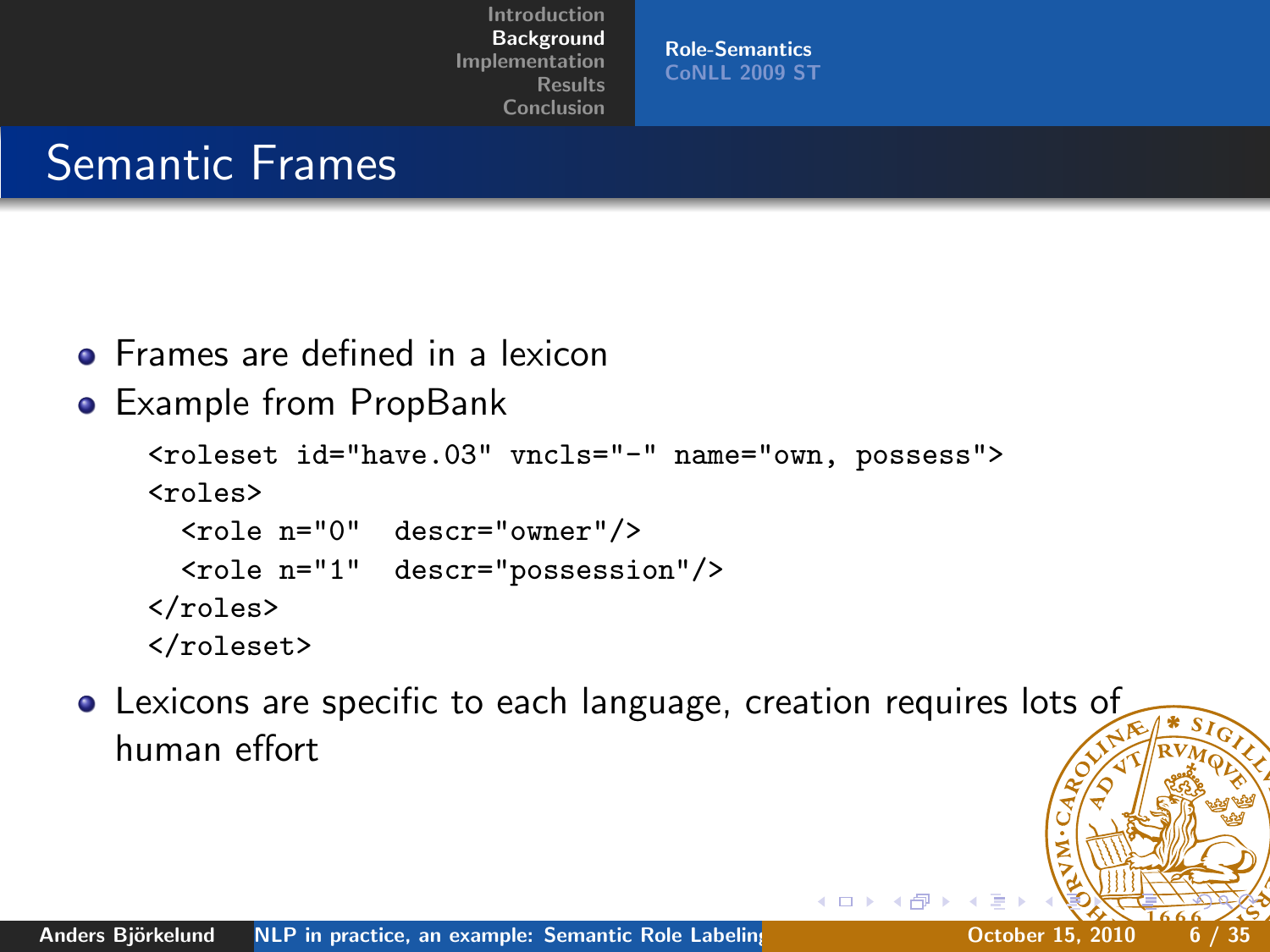[Role-Semantics](#page-2-0) [CoNLL 2009 ST](#page-7-0)

## Semantics and Dependency Grammar

- Semantic dependencies are also binary
- The yield (i.e. subtree) of the argument node specifies the argument phrase

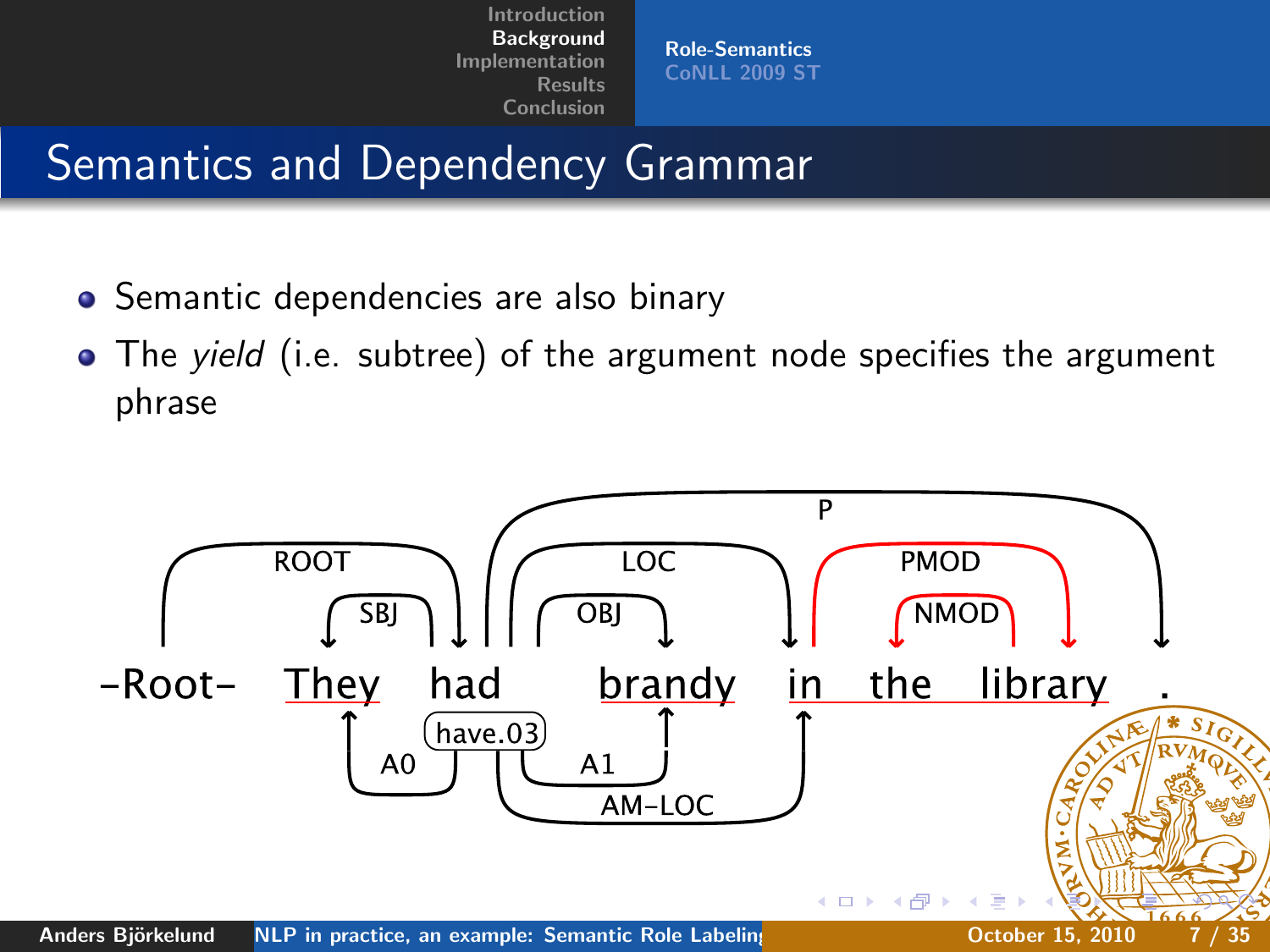<span id="page-7-0"></span>[Role-Semantics](#page-2-0) [CoNLL 2009 ST](#page-7-0)

## The CoNLL 2009 Shared Task

- **Extension of the monolingual CoNLL 2008 task**
- Multilingual setting, 7 languages
- **•** Provided annotated corpora in common format
	- Annotation included lemmata, POS-tags, dependency trees, semantic dependencies
	- 5,000 40,000 sentences, different across languages
	- Collected from various newspapers (El Periódico, WSJ, etc.)
	- **•** Semantic annotation according to language-specific semantic lexicons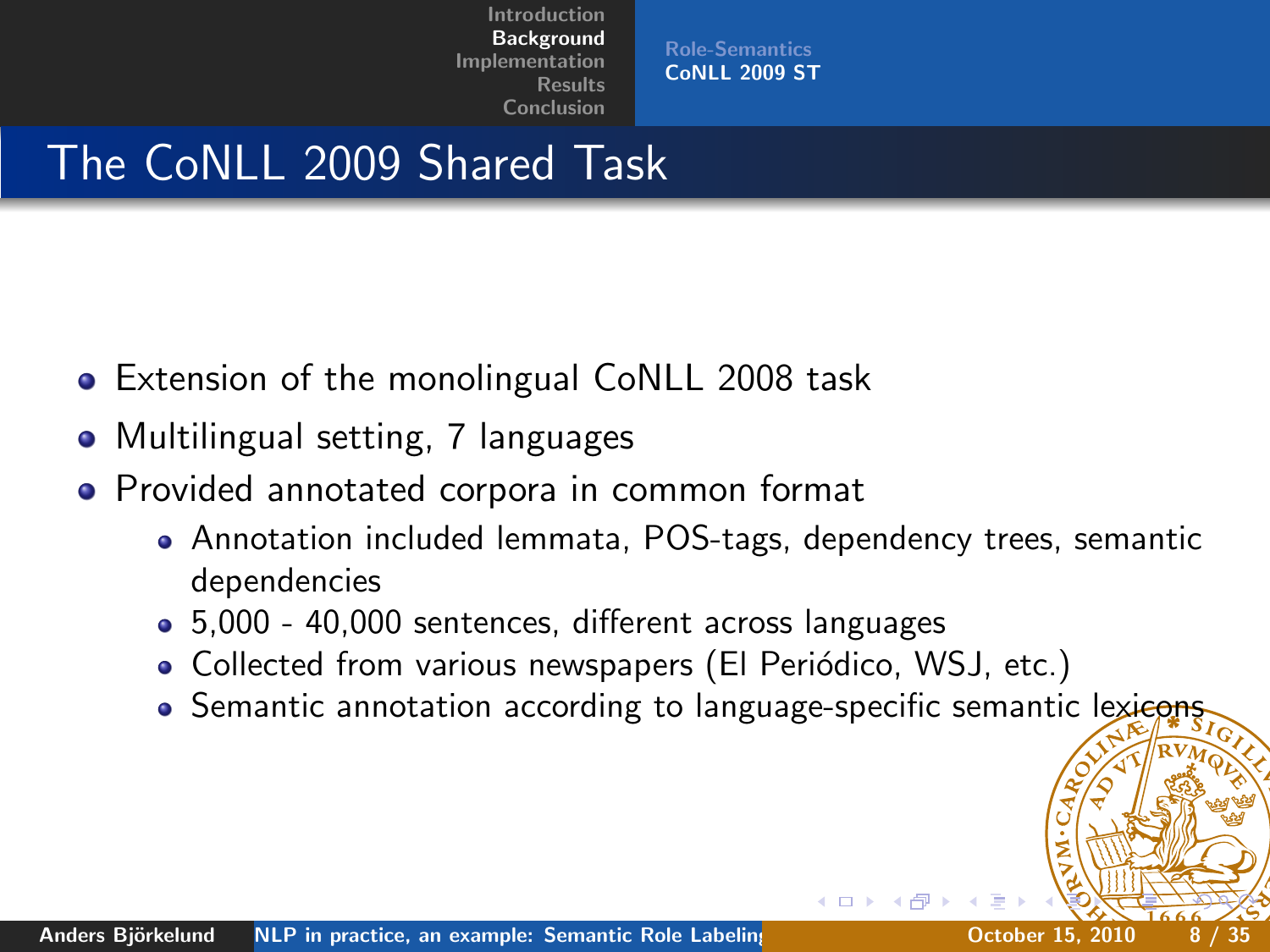[Role-Semantics](#page-2-0) [CoNLL 2009 ST](#page-7-0)

### Corpus example

|    |             |                     | ID Form Lemma PLemma POS PPOS Feats PFeats Head PHead Deprel PDeprel FillPred Sense APred1 |    |              |                          |                            |                         |                |         |             |               |              |              |
|----|-------------|---------------------|--------------------------------------------------------------------------------------------|----|--------------|--------------------------|----------------------------|-------------------------|----------------|---------|-------------|---------------|--------------|--------------|
|    | 1 Some some |                     | some                                                                                       | DT | DT           | $\sim$<br>$\sim 100$     | $\overline{\phantom{a}}$ 2 | $\overline{2}$          |                |         | NMOD NMOD - |               |              |              |
|    |             | 2 nights night      | night                                                                                      |    | NNS NNS -    | $\sim 100$               | $\overline{4}$             | $\overline{\mathbf{0}}$ |                | TMP     | ROOT .      |               |              | AM-TMP       |
|    | 3 he        | he                  | he                                                                                         |    | PRP PRP _    | $\sim$ $-$               | $\overline{4}$             |                         | $\overline{4}$ | SBJ.    | <b>SBJ</b>  |               |              | A0           |
|    |             | 4 slept sleep       | sleep                                                                                      |    | VBD VBD ____ |                          | $\overline{\phantom{0}}$   | $\overline{2}$          |                |         | ROOT NMOD Y |               | $sleep.01$ . |              |
|    |             | 5 under under under |                                                                                            | IN | IN           | <b>Contract Contract</b> | $\overline{4}$             |                         | $\overline{4}$ | LOC LOC |             | $\sim$ $\sim$ |              | AM-LOC       |
|    | 6 his       | his                 | his                                                                                        |    | PRPS PRPS _  | $\sim 10$                |                            | $7 \overline{7}$        |                |         | NMOD NMOD _ |               |              |              |
|    | 7 desk desk |                     | desk                                                                                       | NN | <b>NN</b>    | n.<br>$\sim 10$          |                            | 5                       | 5              |         | PMOD PMOD _ |               |              |              |
| 8. |             |                     | the control of the control of the control of the                                           |    |              |                          |                            | 4                       | $\overline{2}$ | P       | P           |               |              | and the con- |

P-columns denote predicted values

4 0 8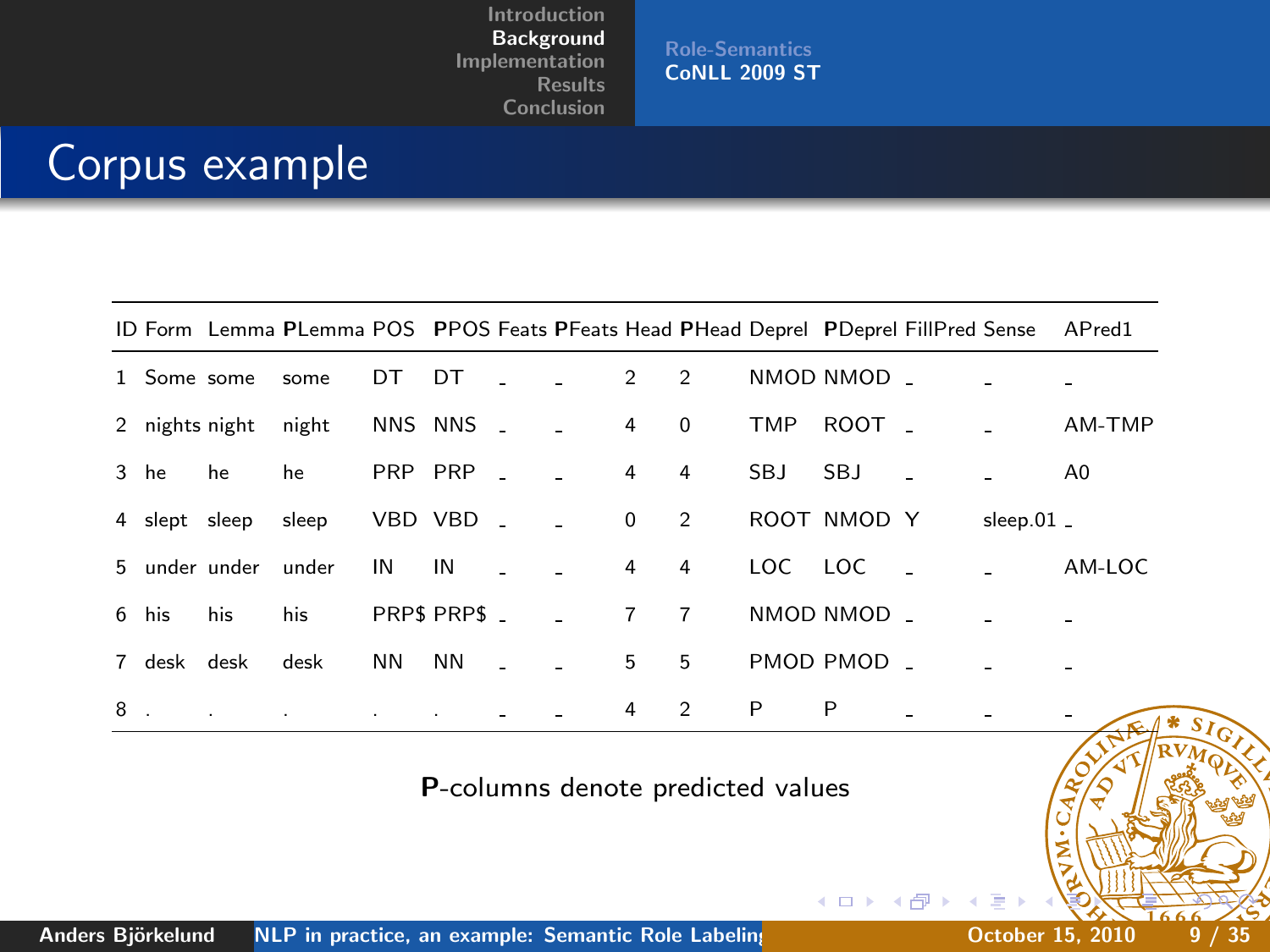[Greedy Pipeline](#page-9-0) [Reranker](#page-15-0) [Complete pipeline](#page-23-0) [Technical details](#page-25-0)

# The Baseline System

- Pipeline of classifiers
	- **•** Predicate Identification
	- **•** Predicate Disambiguation
	- **•** Argument Identification
	- **•** Argument Classification
- Requires annotated input
	- a Lemma
	- Part of speech
	- Syntactic dependencies
	- Semantic dependencies (training only)
- **•** Language-independent

<span id="page-9-0"></span>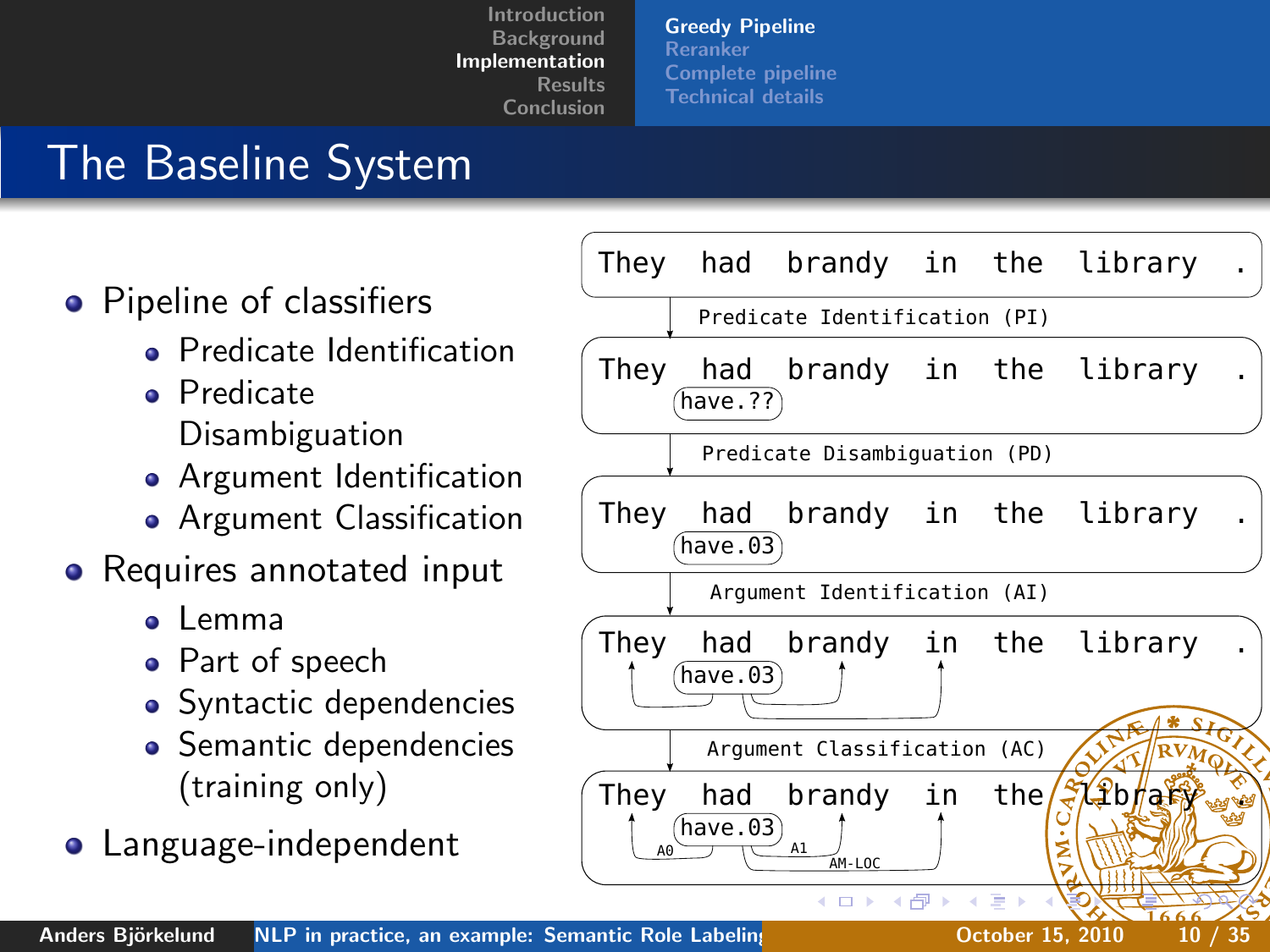[Greedy Pipeline](#page-9-0) [Reranker](#page-15-0) [Complete pipeline](#page-23-0) [Technical details](#page-25-0)

## Predicate Identification (PI)

- Binary classifier that considers every word of a sentence
- Yields a set of predicates, for subsequent processing

|  |  |  | They had brandy in the library.                          |  |
|--|--|--|----------------------------------------------------------|--|
|  |  |  | P(Pred) 0.182 0.921 0.232 0.091 0.057 0.286 0.002        |  |
|  |  |  | $P(\neg Pred)$ 0.818 0.079 0.768 0.909 0.943 0.714 0.998 |  |

Probability that each word is a predicate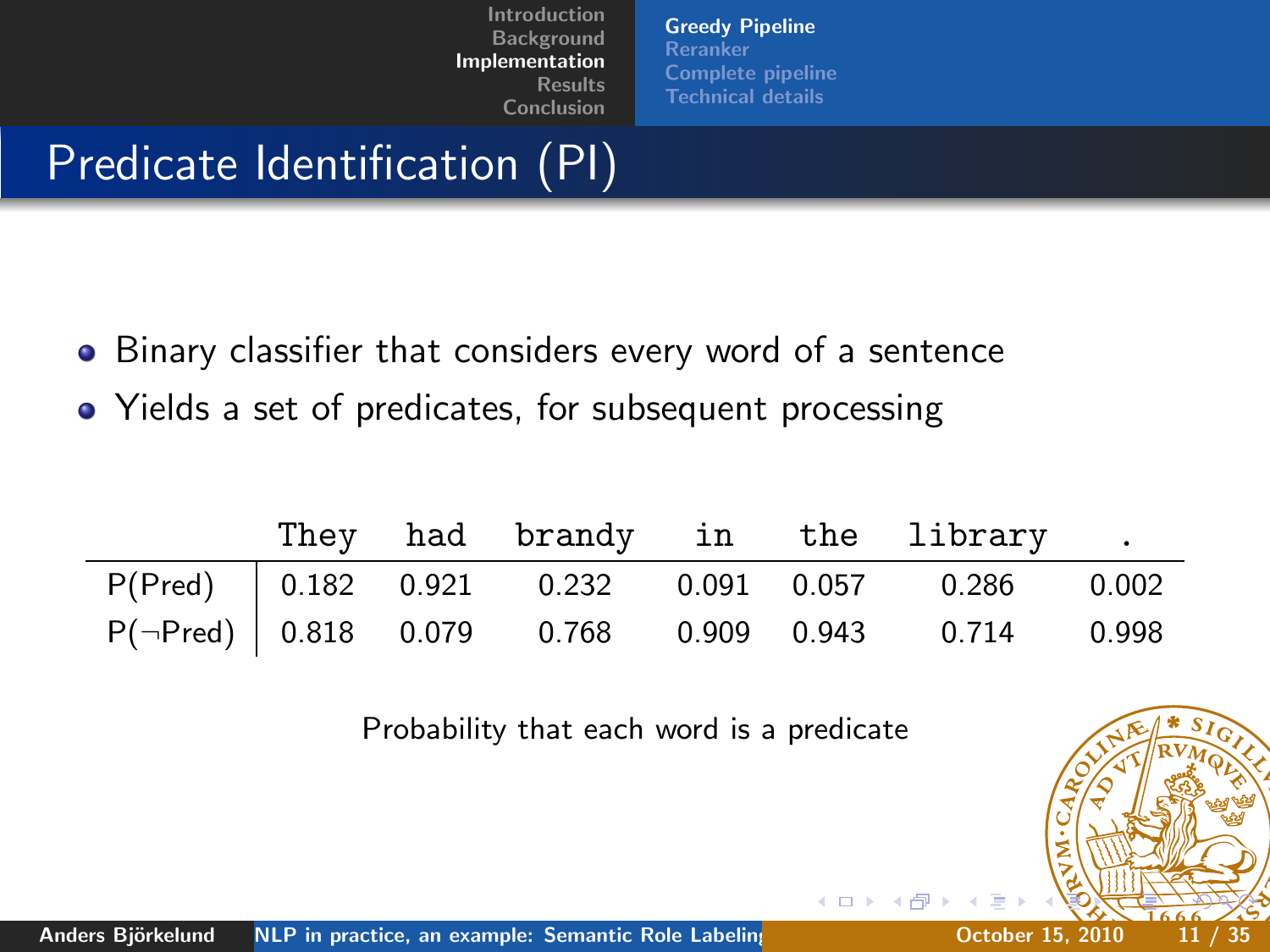[Greedy Pipeline](#page-9-0) [Reranker](#page-15-0) [Complete pipeline](#page-23-0) [Technical details](#page-25-0)

# Predicate Disambiguation (PD)

- Predicate frames grouped by lemma
- One classifier for each lemma

|            | They | had    | brandy in |  | the library | $\bullet$ |
|------------|------|--------|-----------|--|-------------|-----------|
| P(have.03) |      | 0.852  |           |  |             |           |
| P(have.04) |      | 0.108  |           |  |             |           |
| P(have.02) |      | 0.0230 |           |  |             |           |
| P(have.01) |      | 0.0170 |           |  |             |           |

Probability for all frames for the predicate have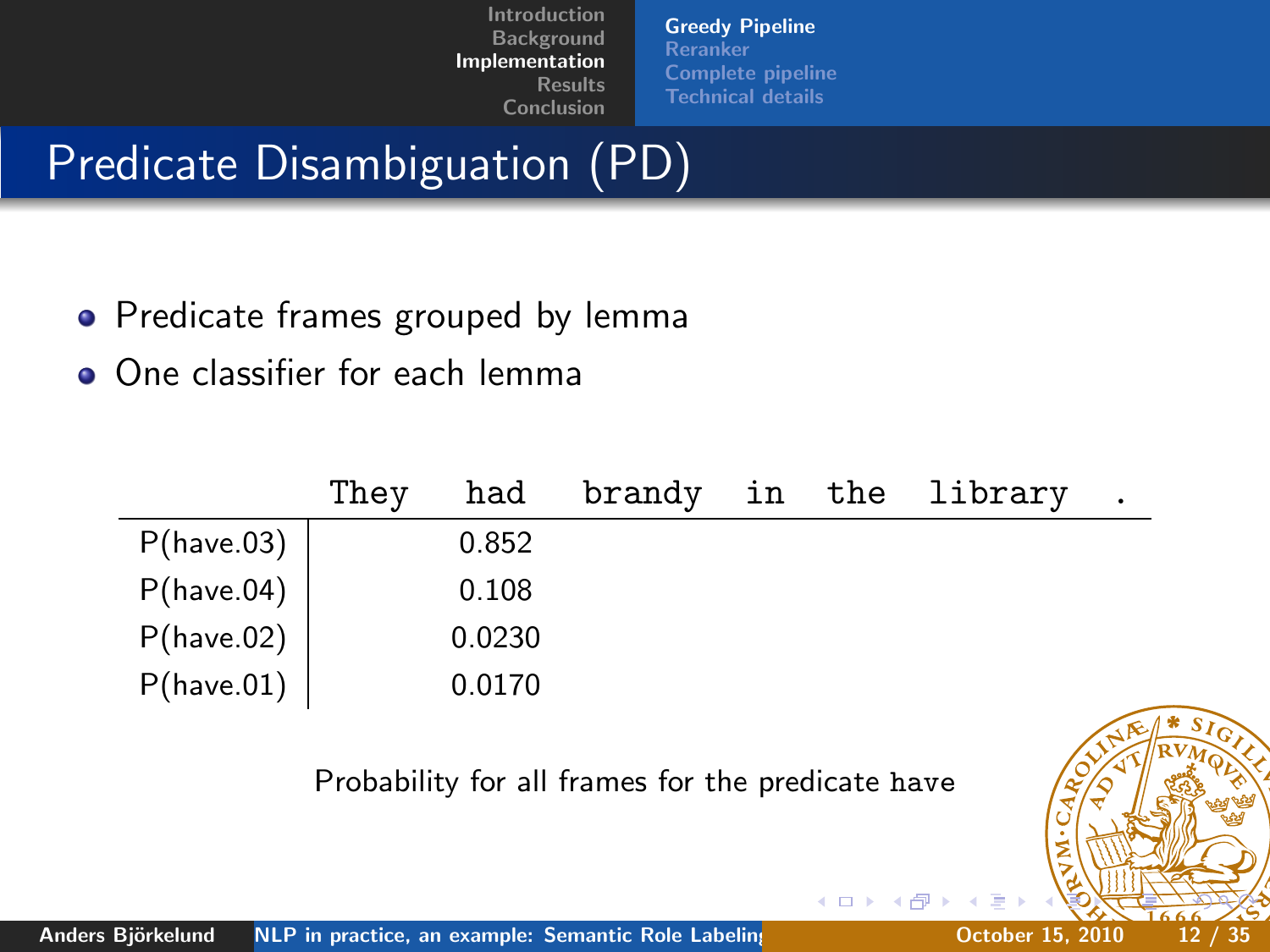[Greedy Pipeline](#page-9-0) [Reranker](#page-15-0) [Complete pipeline](#page-23-0) [Technical details](#page-25-0)

## Argument Identification (AI)

- **•** Binary classifier that considers each word in a sentence
- Generates an unlabeled proposition

|                            | Thev |         |       |       |         | had brandy in the library |         |
|----------------------------|------|---------|-------|-------|---------|---------------------------|---------|
| $P(Arg)$ $0.979$           |      | 0.00087 | 0.950 | 0.861 | 0.00006 | 0.0076                    | 0.00009 |
| $P(\neg \text{Arg})$ 0.021 |      | 0.999   | 0.050 | 0.139 | 0.999   | 0.992                     | 0.999   |

Probability that each word is an argument of had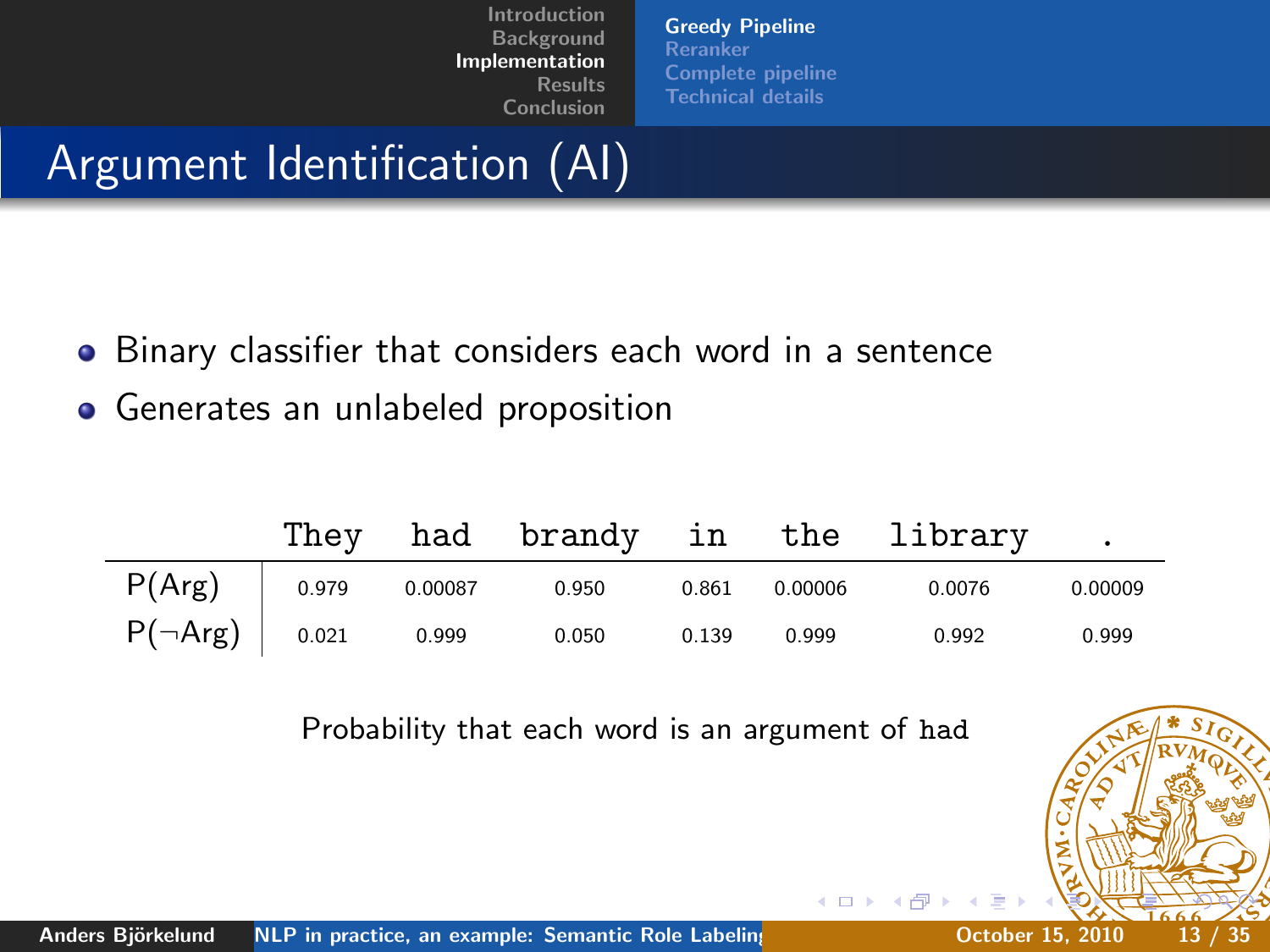[Greedy Pipeline](#page-9-0) [Reranker](#page-15-0) [Complete pipeline](#page-23-0) [Technical details](#page-25-0)

4日)

## Argument Classification (AC)

Multiclass classifier, one class for each label

| They            |             | had | brandy          |                | ın            |              | the | library |  |
|-----------------|-------------|-----|-----------------|----------------|---------------|--------------|-----|---------|--|
| A0 0.999        |             |     |                 | A1 0.993       | AM-TMP 0.471  |              |     |         |  |
|                 | A1 0.000487 |     |                 | $C-A1$ 0.00362 | AM-LOC 0.420  |              |     |         |  |
| AM-DIS 0.000126 |             |     | AM-ADV 0.000796 |                | AM-MNR 0.0484 |              |     |         |  |
| AM-ADV 0.000101 |             |     |                 | A0 0.000722    |               | C-A1 0.00423 |     |         |  |

Probability of top four labels from the AC module for each argument of  $\frac{1}{2}$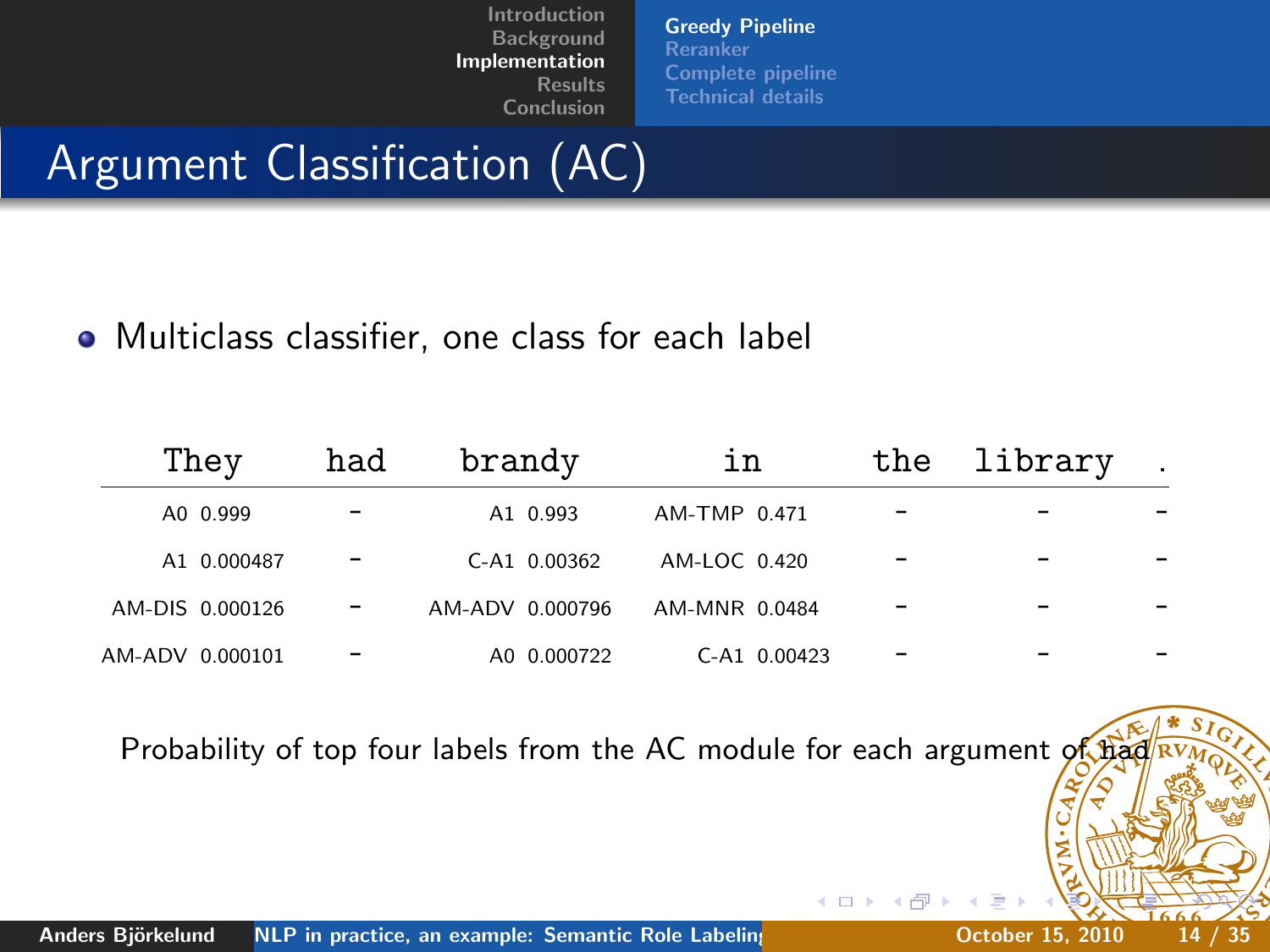[Greedy Pipeline](#page-9-0) [Reranker](#page-15-0) [Complete pipeline](#page-23-0) [Technical details](#page-25-0)

# Shortcomings of the Pipeline

- Steps are executed sequentially
	- **•** Error propagation

#### • Arguments are considered independently

Fails to catch the whole predicate argument structure

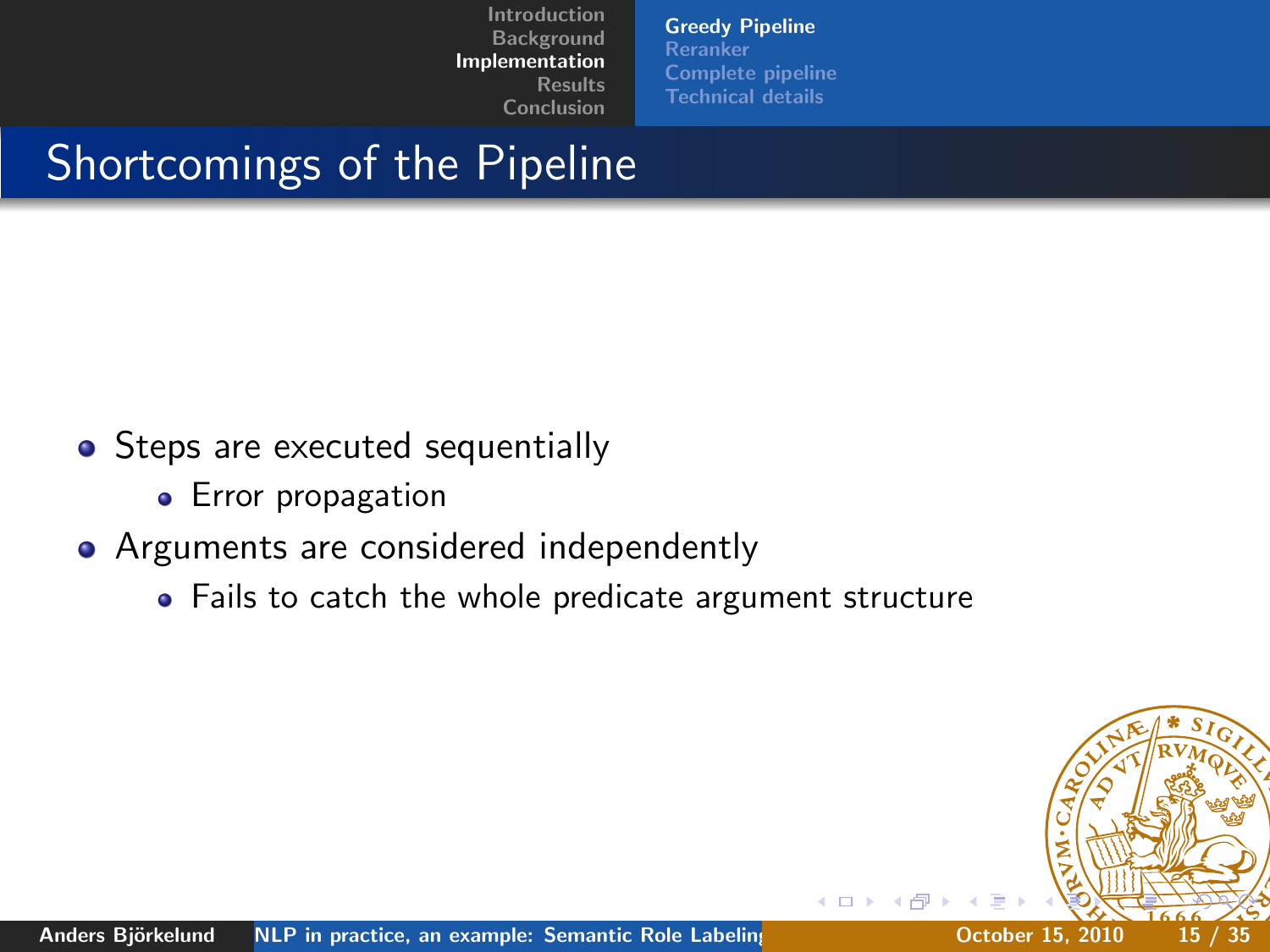<span id="page-15-0"></span>[Greedy Pipeline](#page-9-0) [Reranker](#page-15-0) [Complete pipeline](#page-23-0) [Technical details](#page-25-0)

## Beam Search Extension

- Generation of N candidate propositions
- Reranker scores each candidate
- **•** Pipeline and reranker are combined for final choice

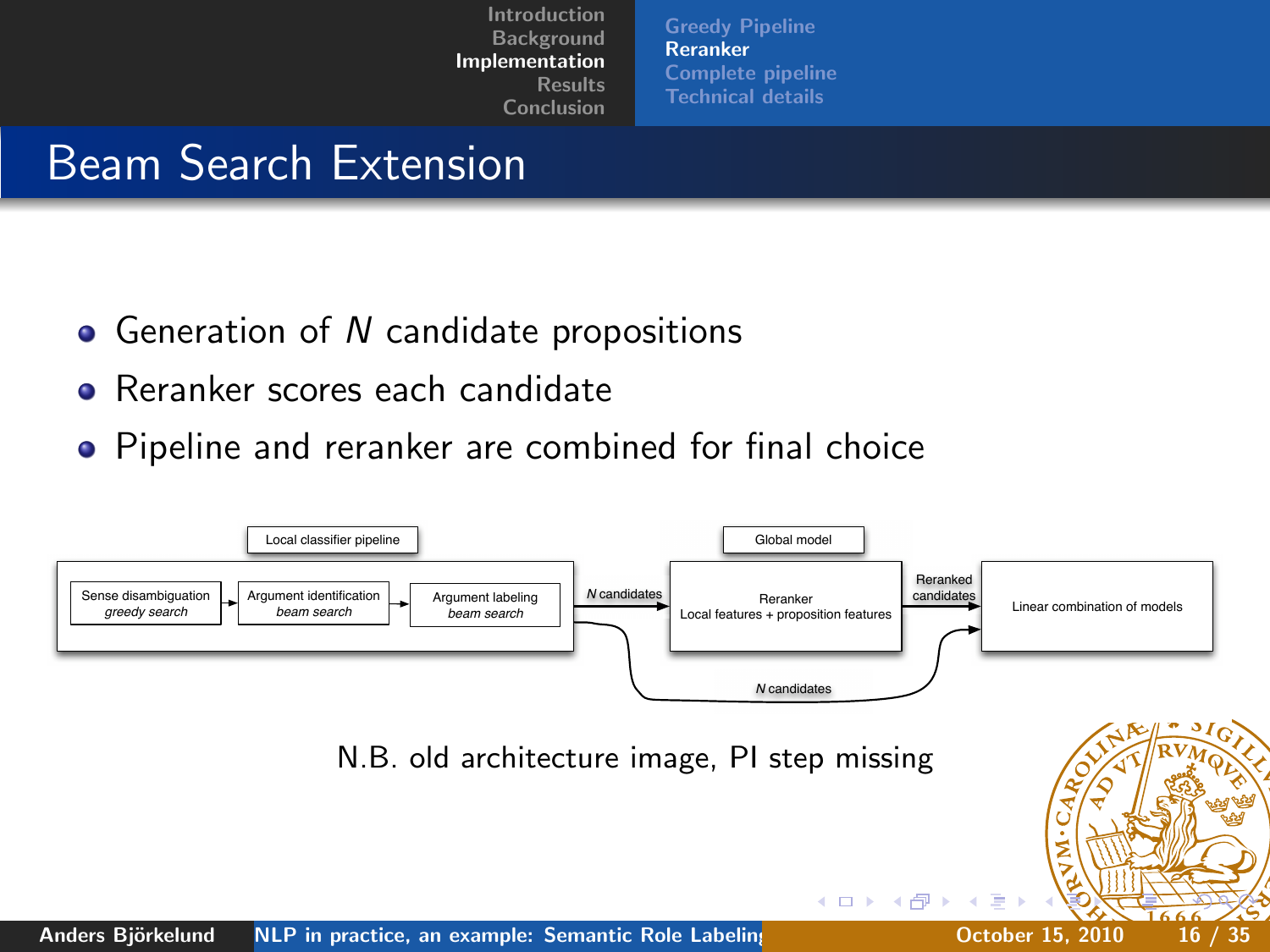[Greedy Pipeline](#page-9-0) [Reranker](#page-15-0) [Complete pipeline](#page-23-0) [Technical details](#page-25-0)

# Generation of Candidates (AI)

#### • AI module generates the top  $k$  unlabeled propositions

|                     |         |       |       |         | They had brandy in the library. |         |
|---------------------|---------|-------|-------|---------|---------------------------------|---------|
| $P(Arg)$ 0.979      | 0.00087 | 0.950 | 0.861 | 0.00006 | 0.0076                          | 0.00009 |
| $P(\neg Arg)$ 0.021 | 0.999   | 0.050 | 0.139 | 0.999   | 0.992                           | 0.999   |

 $\bullet$   $P_{AI}$  := the product of the probabilities of all choices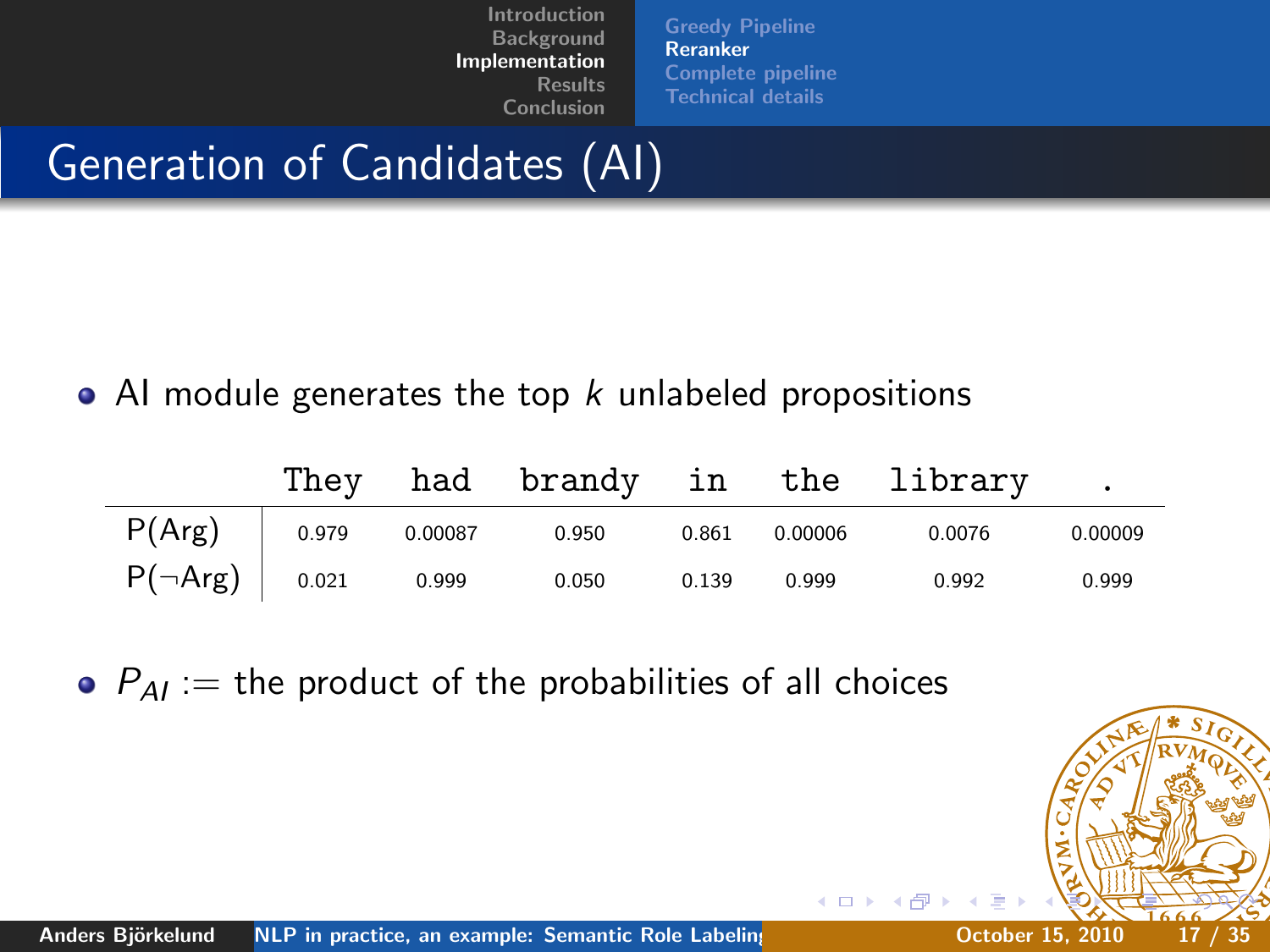Example

#### • Using  $k = 4$ , we get the following unlabeled propositions

| Proposition |  |  |  |                                                         |  |  |  |  |
|-------------|--|--|--|---------------------------------------------------------|--|--|--|--|
|             |  |  |  | [They] had [brandy] [in] the library. 0.792             |  |  |  |  |
|             |  |  |  | [They] had [brandy] in the library. $\vert 0.128 \vert$ |  |  |  |  |
|             |  |  |  | [They] had brandy [in] the library. $ 0.0417$           |  |  |  |  |
|             |  |  |  | They had [brandy] [in] the library. $ 0.0170$           |  |  |  |  |

[Greedy Pipeline](#page-9-0) [Reranker](#page-15-0) [Complete pipeline](#page-23-0) [Technical details](#page-25-0)

4 0 8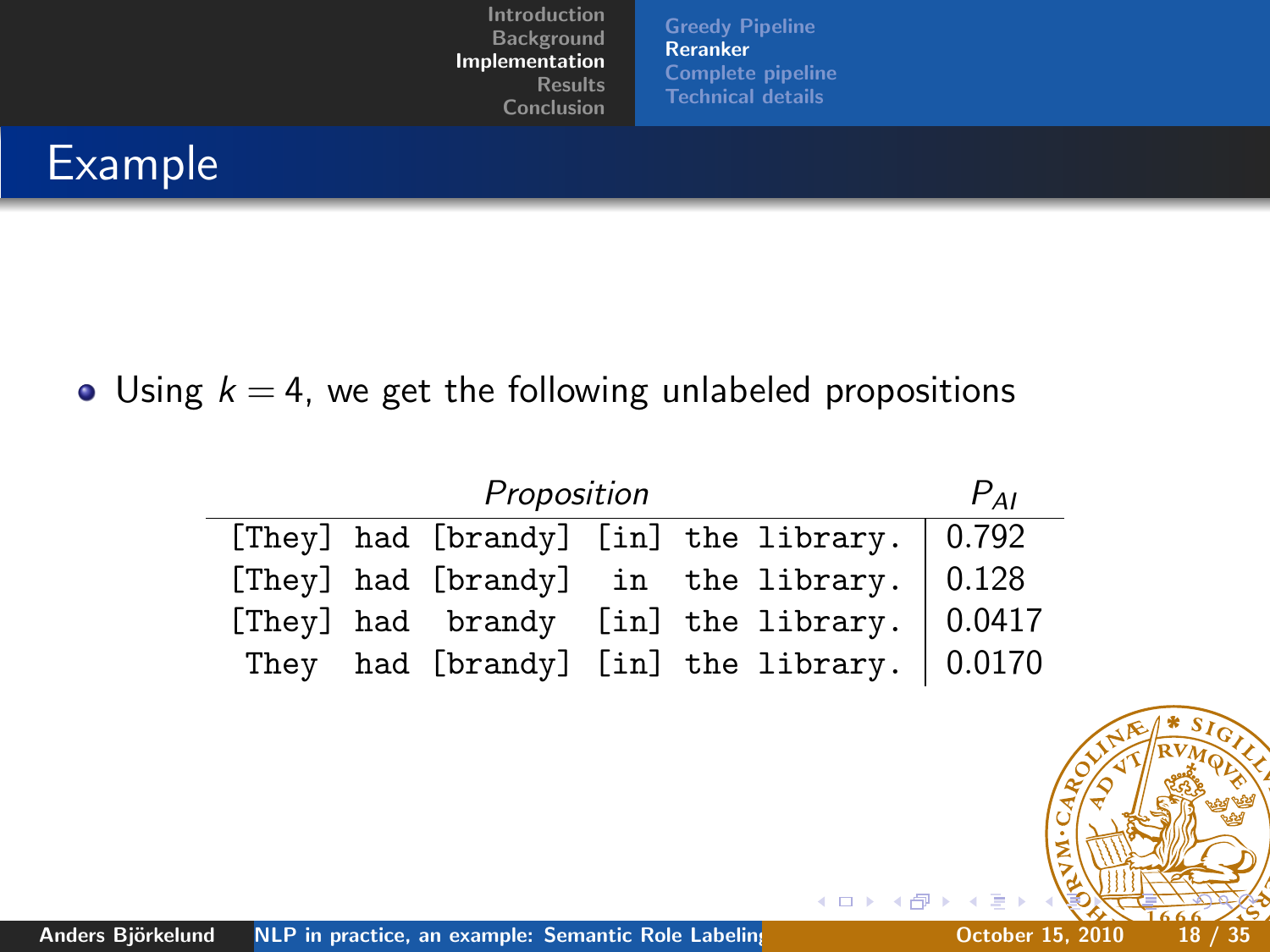[Greedy Pipeline](#page-9-0) [Reranker](#page-15-0) [Complete pipeline](#page-23-0) [Technical details](#page-25-0)

 $\leftarrow$ 

# Generation of Candidates (AC)

• AC module generates the top *I* labellings of each proposition

| They            | had | brandy          | ın            | the | library |  |
|-----------------|-----|-----------------|---------------|-----|---------|--|
| A0 0.999        |     | A1 0.993        | AM-TMP 0.471  |     |         |  |
| A1 0.000487     |     | $C-A1$ 0.00362  | AM-LOC 0.420  |     |         |  |
| AM-DIS 0.000126 |     | AM-ADV 0.000796 | AM-MNR 0.0484 |     |         |  |
| AM-ADV 0.000101 |     | A0 0.000722     | C-A1 0.00423  |     |         |  |

 $P_{AC}$  := the product of the probabilities of all labels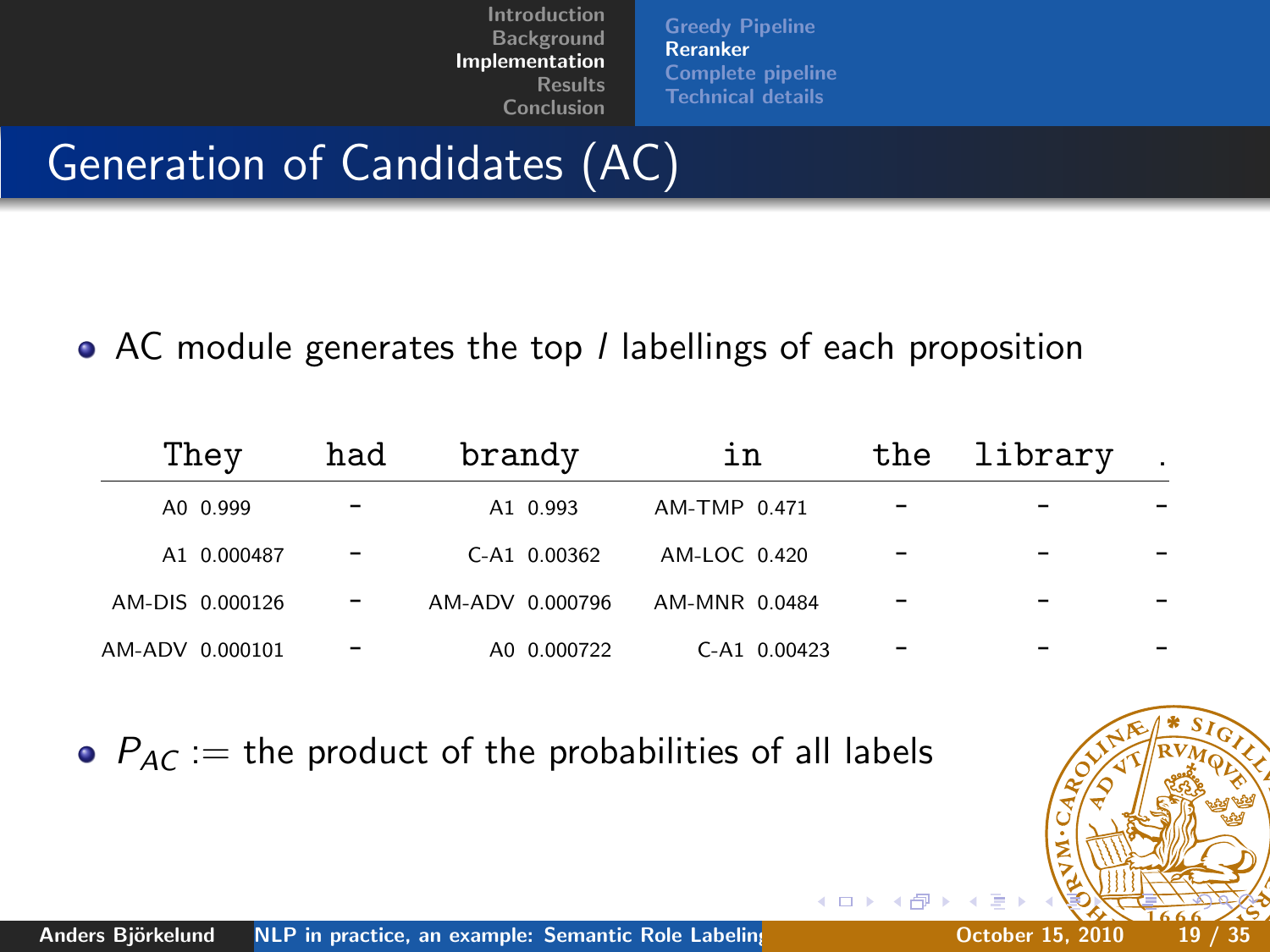[Greedy Pipeline](#page-9-0) [Reranker](#page-15-0) [Complete pipeline](#page-23-0) [Technical details](#page-25-0)

# Example

• Using  $l = 4$  and the most likely unlabeled proposition from last step, we get

| Proposition                                                                                                                                                   | $P_{AC}$  |
|---------------------------------------------------------------------------------------------------------------------------------------------------------------|-----------|
| [They] $_{A0}$ had [brandy] $_{A1}$ [in] $_{AM-TMP}$ the library.                                                                                             | 0.467     |
| [They] $_{A0}$ had [brandy] $_{A1}$ [in] $_{AM-LOC}$ the library.                                                                                             | 0.417     |
| [They] $_{A0}$ had [brandy] $_{A1}$ [in] $_{AM-MNR}$ the library.                                                                                             | 0.0480    |
| [They] $_{A0}$ had [brandy] $_{A1}$ [in] $_{C-A1}$ the library.                                                                                               | 0.0421    |
| <b>K ロ ▶ K 何 ▶ K 급</b><br><b>ALL DO TO</b><br>the contract of the contract of the contract of the contract of the contract of the contract of the contract of | 0.1170010 |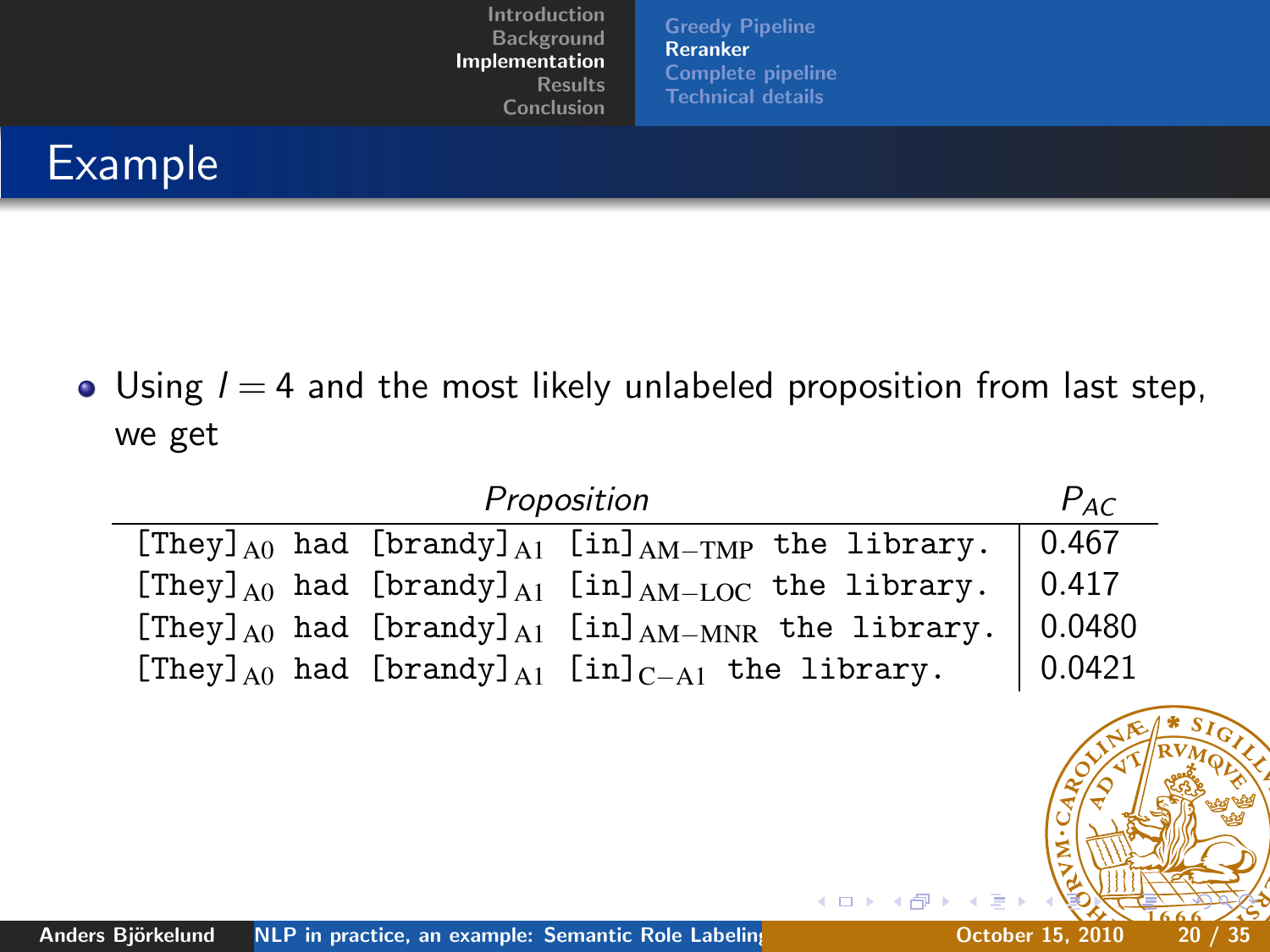[Greedy Pipeline](#page-9-0) [Reranker](#page-15-0) [Complete pipeline](#page-23-0) [Technical details](#page-25-0)

## Generation of Candidates

AC probabilities are normalized by taking the geometric mean

$$
P'_{AC} := (P_{AC})^{(1/a)}
$$

a denotes the number of arguments in the proposition

• The probability of a labeled proposition is defined as

$$
P_{Local} := P_{AI} \times P'_{AC}
$$

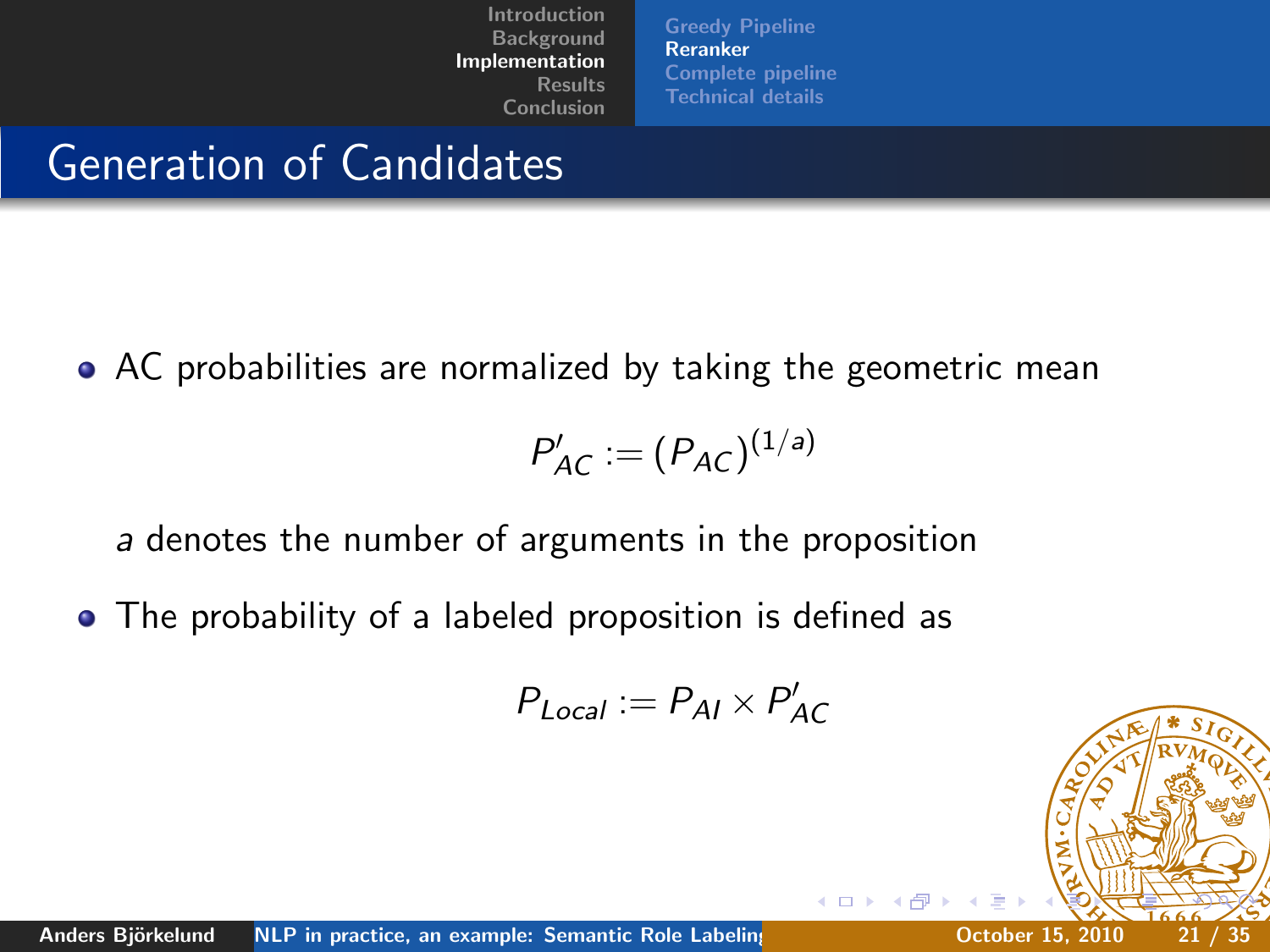[Greedy Pipeline](#page-9-0) [Reranker](#page-15-0) [Complete pipeline](#page-23-0) [Technical details](#page-25-0)

## The Reranker

- Binary classifier that considers complete propositions
- **o** Features
	- All local AI features
	- All local AC features
	- Complete proposition features
- $\bullet$  The reranker outputs a probability,  $P_{Rernker}$
- **•** Final candidate is selected to maximize

$$
P_{Final} := P_{Local} \times P_{Rernker}
$$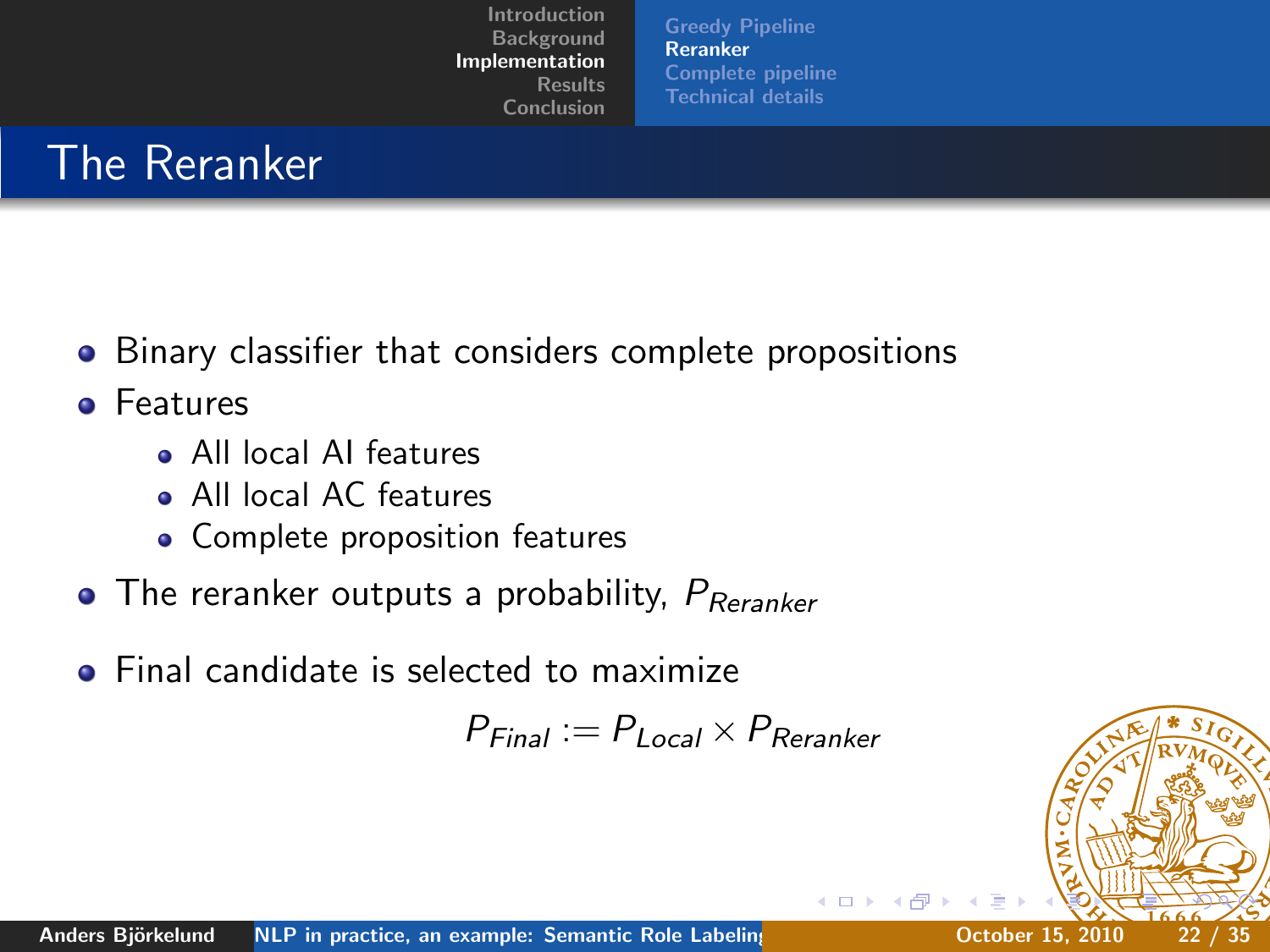[Greedy Pipeline](#page-9-0) [Reranker](#page-15-0) [Complete pipeline](#page-23-0) [Technical details](#page-25-0)

### Selecting Final Candidate

| Proposition                                                                         | $P_{Local}$ | $P_{\text{Reranker}}$ | $P_{Final}$          |
|-------------------------------------------------------------------------------------|-------------|-----------------------|----------------------|
| [They] $_{A0}$ had [brandy] $_{A1}$ [in] $_{AM-TMP}$ the library.                   | 0.306       | 0.359                 | 0.110                |
| [They] <sub>A0</sub> had [brandy] <sub>A1</sub> [in] <sub>AM-LOC</sub> the library. | 0.295       | 0.246                 | 0.0726               |
| [They] $_{A0}$ had [brandy] $_{A1}$ in the library.                                 | 0.0636      | 0.451                 | 0.0287               |
| [They] $_{A0}$ had [brandy] $_{A1}$ [in] $_{AM-MNR}$ the library.                   | 0.143       | 0.0890                | 0.0128               |
| [They] <sub>A0</sub> had [brandy] <sub>A1</sub> [in] <sub>C-A1</sub> the library.   | 0.137       | 0.0622                | 0.00854              |
| [They] $_{A0}$ had brandy [in] $_{AM-TMP}$ the library.                             | 0.0139      | 0.0206                | $2.86 \cdot 10^{-4}$ |
| [They] $_{A0}$ had brandy [in] $_{AM-LOC}$ the library.                             | 0.0131      | 0.0121                | $1.58 \cdot 10^{-4}$ |
| They had [brandy] $_{A1}$ [in] $_{AM-TMP}$ the library.                             | 0.00452     | 0.0226                | $1.02 \cdot 10^{-4}$ |
| They had $[brandy]_{A1}$ $[in]_{AM-LOC}$ the library.                               | 0.00427     | 0.0133                | $5.68 \cdot 10^{-5}$ |
| [They] $_{A0}$ had brandy [in] $_{AM-MNR}$ the library.                             | 0.00445     | 0.00364               | $1.62 \cdot 10^{-5}$ |

Top ten propositions sorted by final score

4日)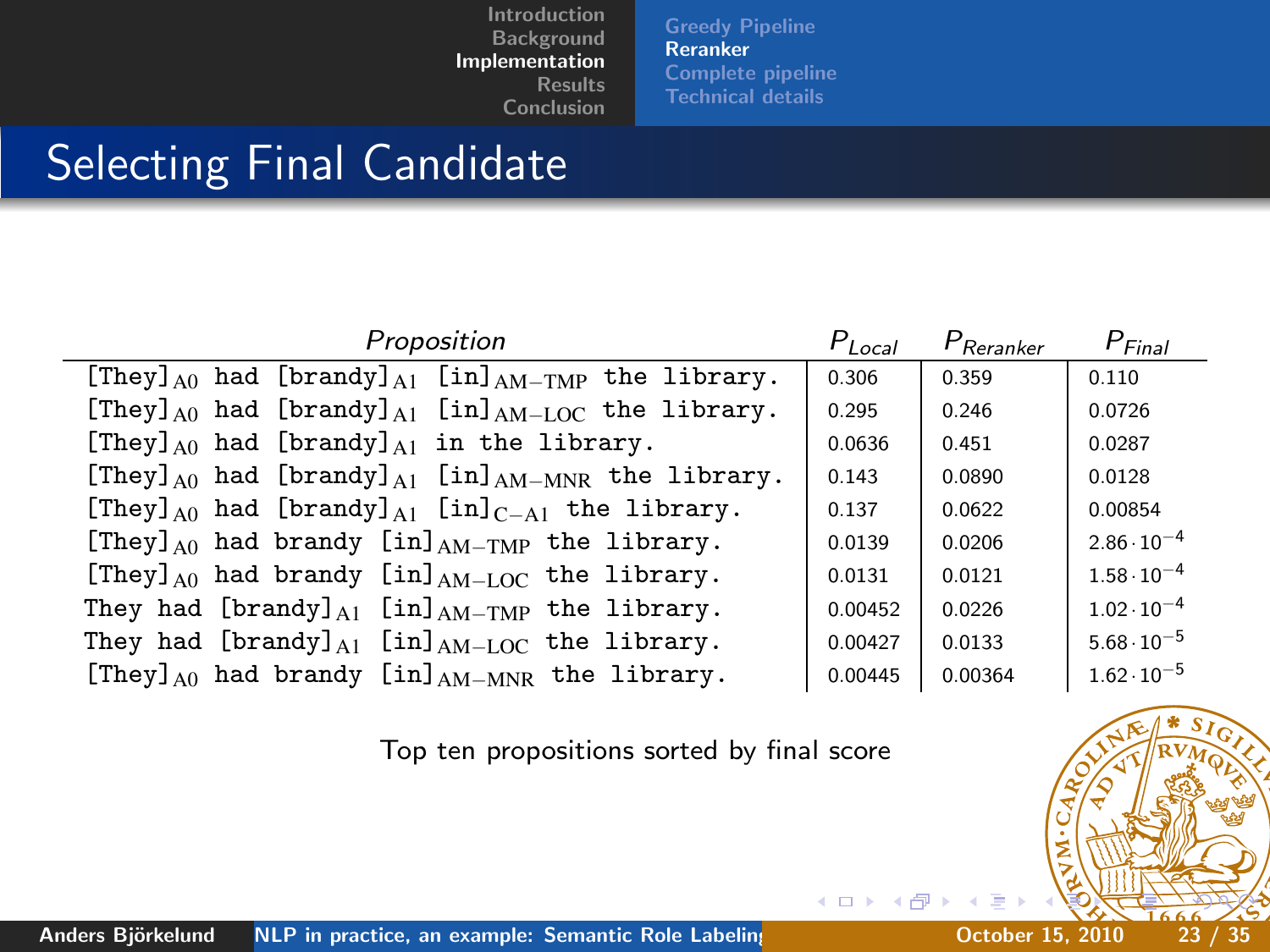<span id="page-23-0"></span>[Greedy Pipeline](#page-9-0) [Reranker](#page-15-0) [Complete pipeline](#page-23-0) [Technical details](#page-25-0)

## Complete sentence processing

- Annotation required need preprocessing
- Extend pipeline by modules to perform
	- **•** Tokenization
	- POS-tagging
	- **•** Lemmatization
	- Dependency Parsing
	- Currently only Chinese, English, and German

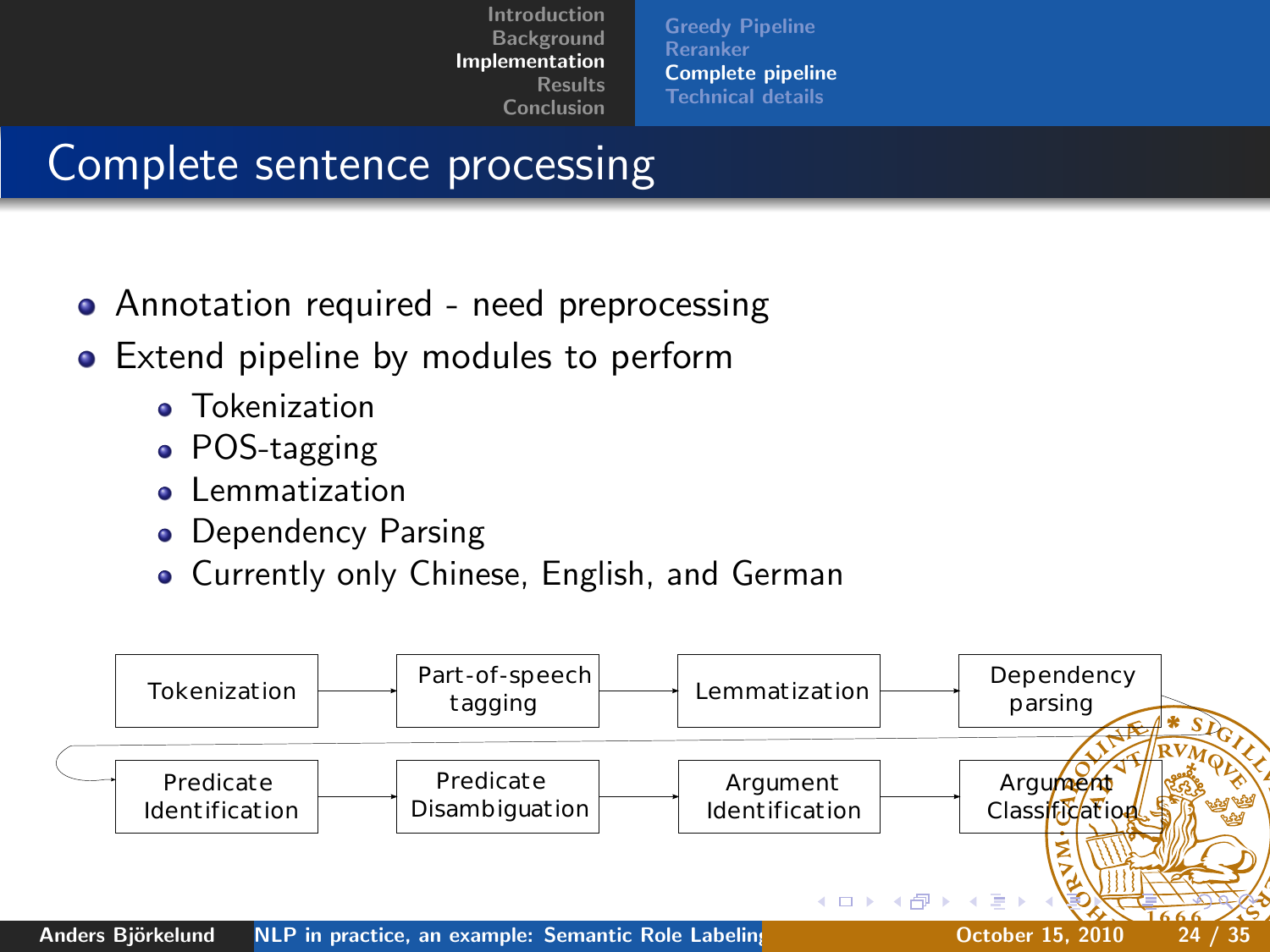[Greedy Pipeline](#page-9-0) [Reranker](#page-15-0) [Complete pipeline](#page-23-0) [Technical details](#page-25-0)

## Initial extensions

- **OpenNLP Tokenizer**
- Lemma lookup table by Richard Johansson
- OpenNLP POS-tagger
- Dependency Parser by Bernd Bohnet (Uni Stuttgart)
- Poor performance salvaged by better lemmatizer and tagger from Bernd Bohnet

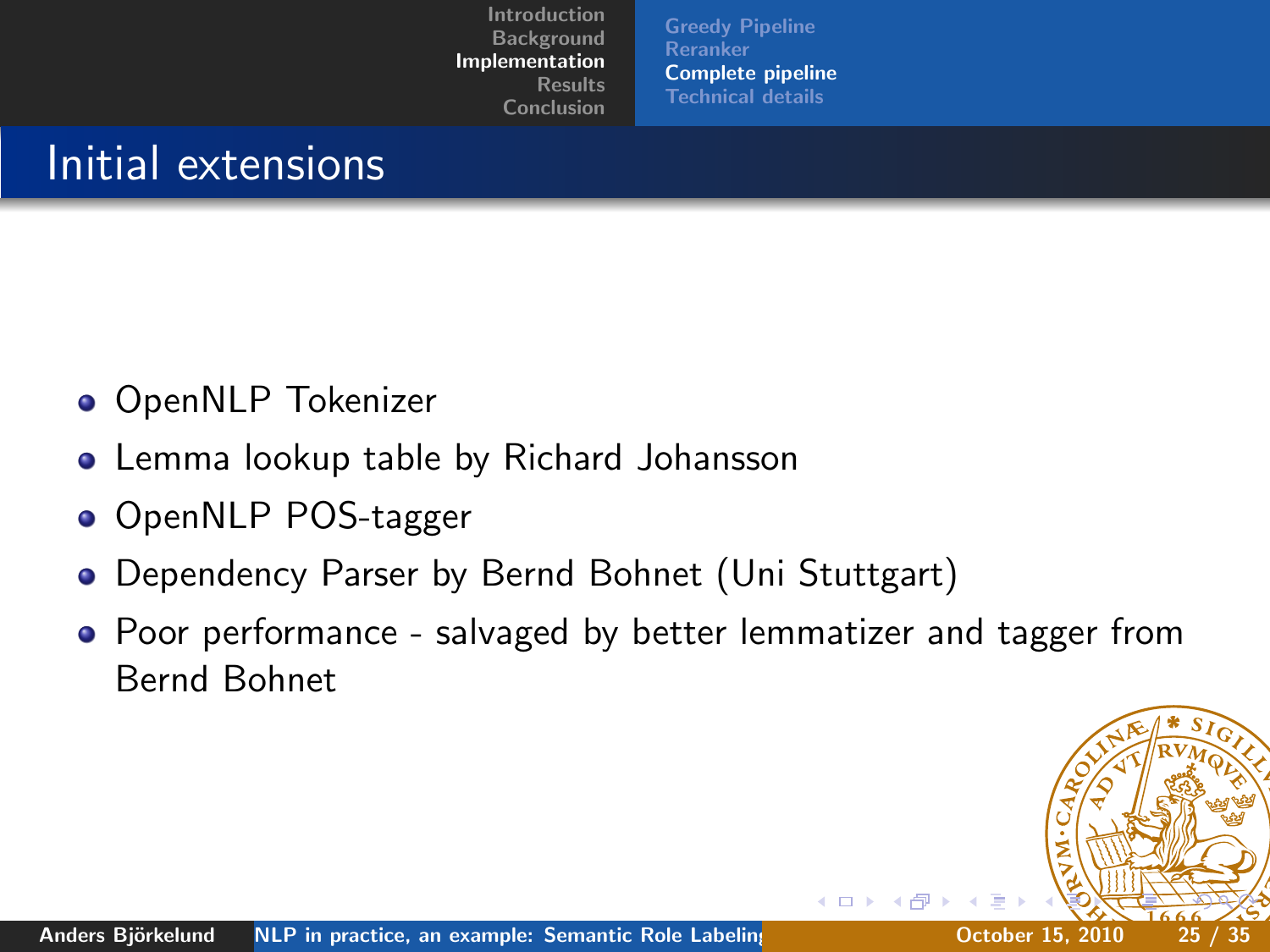<span id="page-25-0"></span>[Greedy Pipeline](#page-9-0) [Reranker](#page-15-0) [Complete pipeline](#page-23-0) [Technical details](#page-25-0)

## Technical details

- Java Implementation, ca 8k LOC (SRL system only)
- **•** Training time
	- SRL: ca 1 hour (10 hours reranker)
	- Full pipeline: ca 20 hours (excluding tokenizer)
- Parsing time
	- SRL: only a few ms
	- Full pipeline: ca 200-500ms
- Memory requirements for parsing
	- SRL: ca 1gb (2gb reranker)
	- Full pipeline: 3gb (4gb reranker), though rather language dependent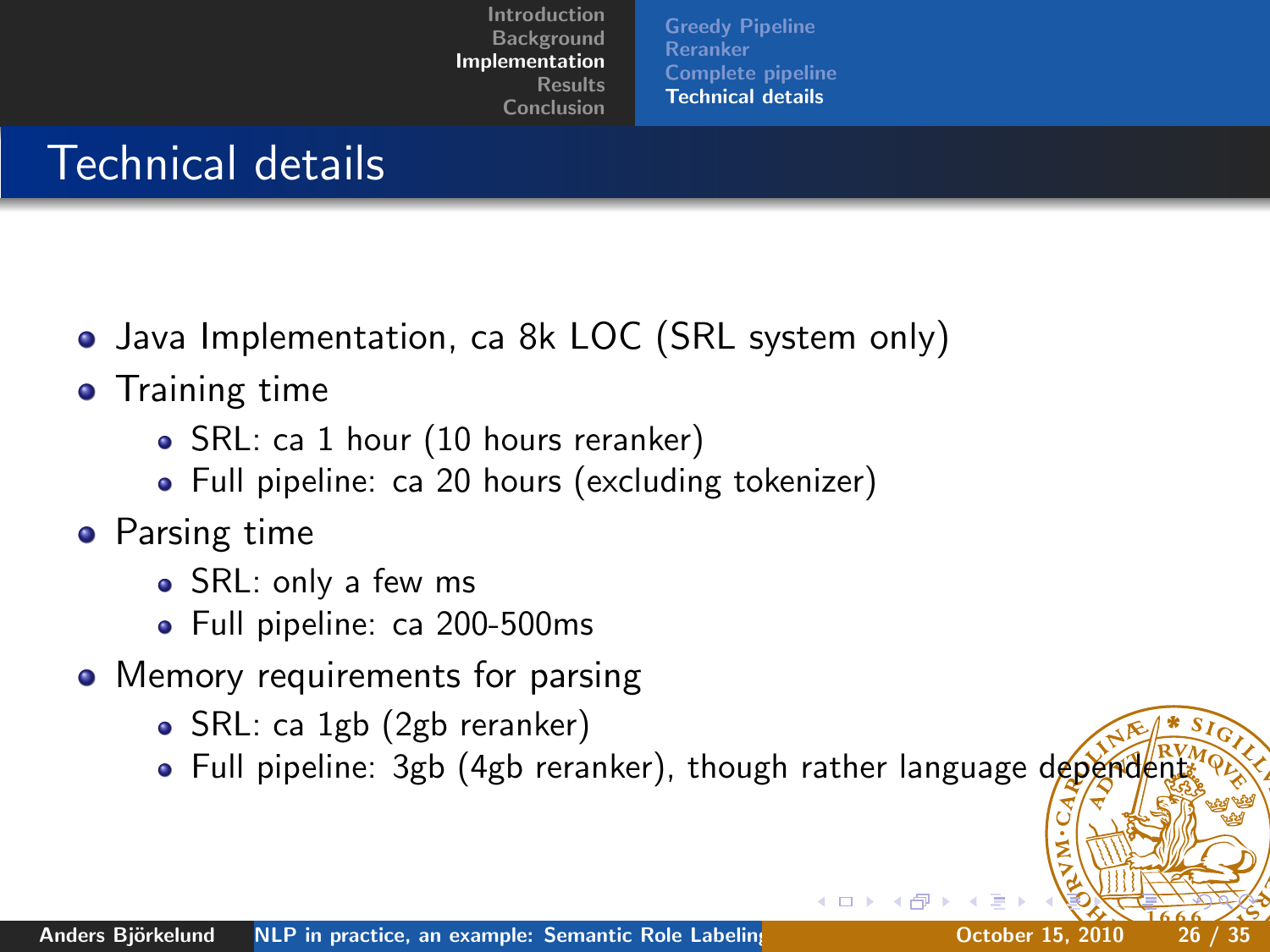<span id="page-26-0"></span>[Evaluation Measures](#page-26-0) [Baseline](#page-27-0) [Reranker](#page-28-0)

### Evaluation Measures

- Labeled attachment score (LAS) Syntax accuracy (input)
- Semantic  $F_1$  (Sem $F_1$ ) Overall system accuracy
- Predicate  $F_1$  (Pred $F_1$ ) PD accuracy
- Argument  $F_1$  (Arg $F_1$ ) AI and AC accuracy
- Scores range from 0 (bad) to 100 (good)

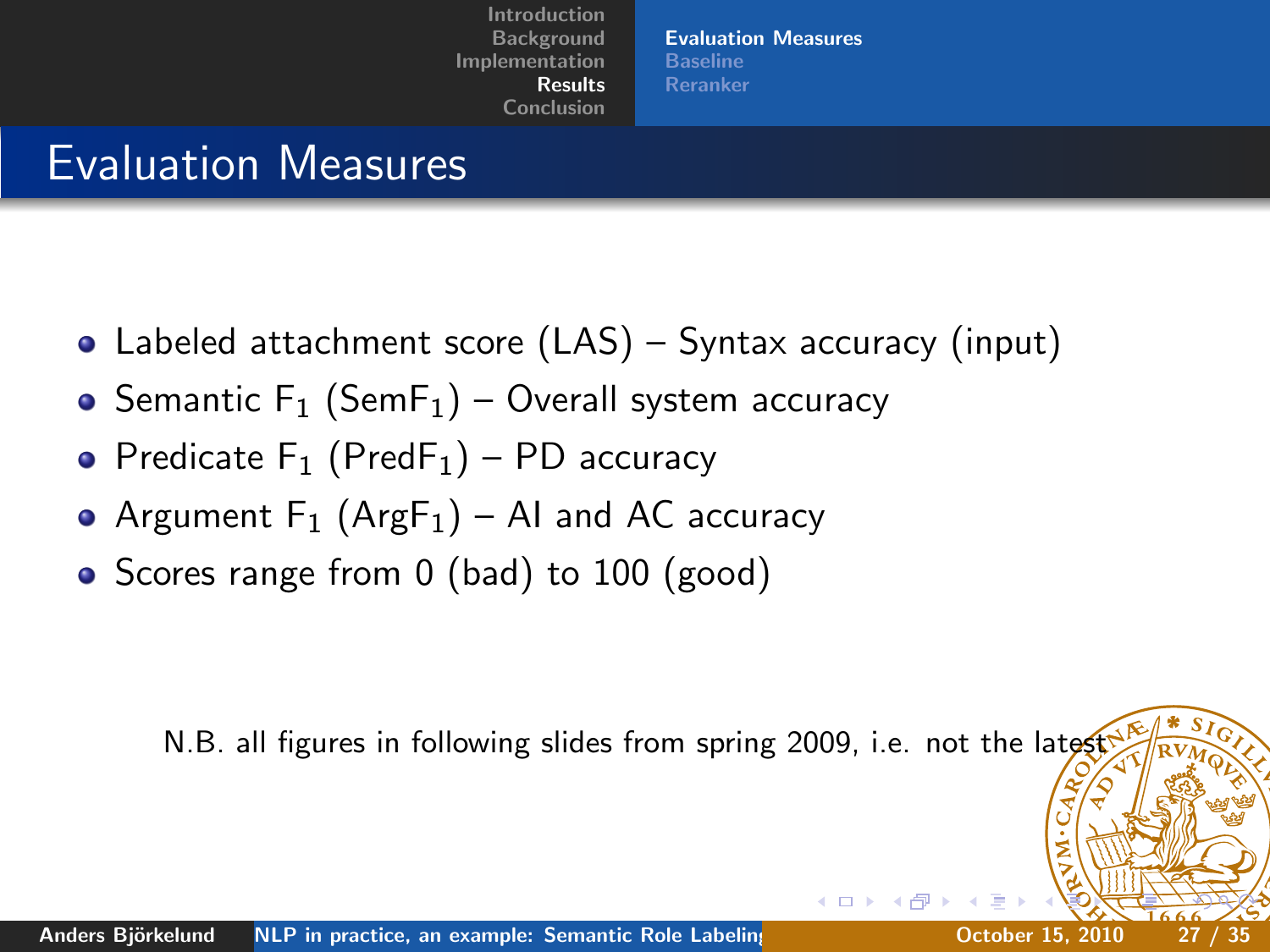[Evaluation Measures](#page-26-0) [Baseline](#page-27-0) [Reranker](#page-28-0)

> 4 0 8  $\sim$  40

### Baseline Results

#### • Evaluation figures on test sets

|          | LAS   | PredF <sub>1</sub> | $ArgF_1$ | SemF <sub>1</sub> |
|----------|-------|--------------------|----------|-------------------|
| Catalan  | 86.13 | 87.20              | 76.13    | 79.54             |
| Chinese  | 78.46 | 94.92              | 69.83    | 77.84             |
| Czech    | 78.46 | 94.20              | 74.24    | 84.99             |
| English  | 85.50 | 95.59              | 79.29    | 84.44             |
| German   | 85.93 | 81.45              | 77.44    | 79.01             |
| Japanese | 91.12 | 99.07              | 60.26    | 75.61             |
| Spanish  | 86.20 | 85.43              | 76.56    | 79.28             |
| Average  | 84.54 | 91.12              | 73.39    | 80.10             |

<span id="page-27-0"></span>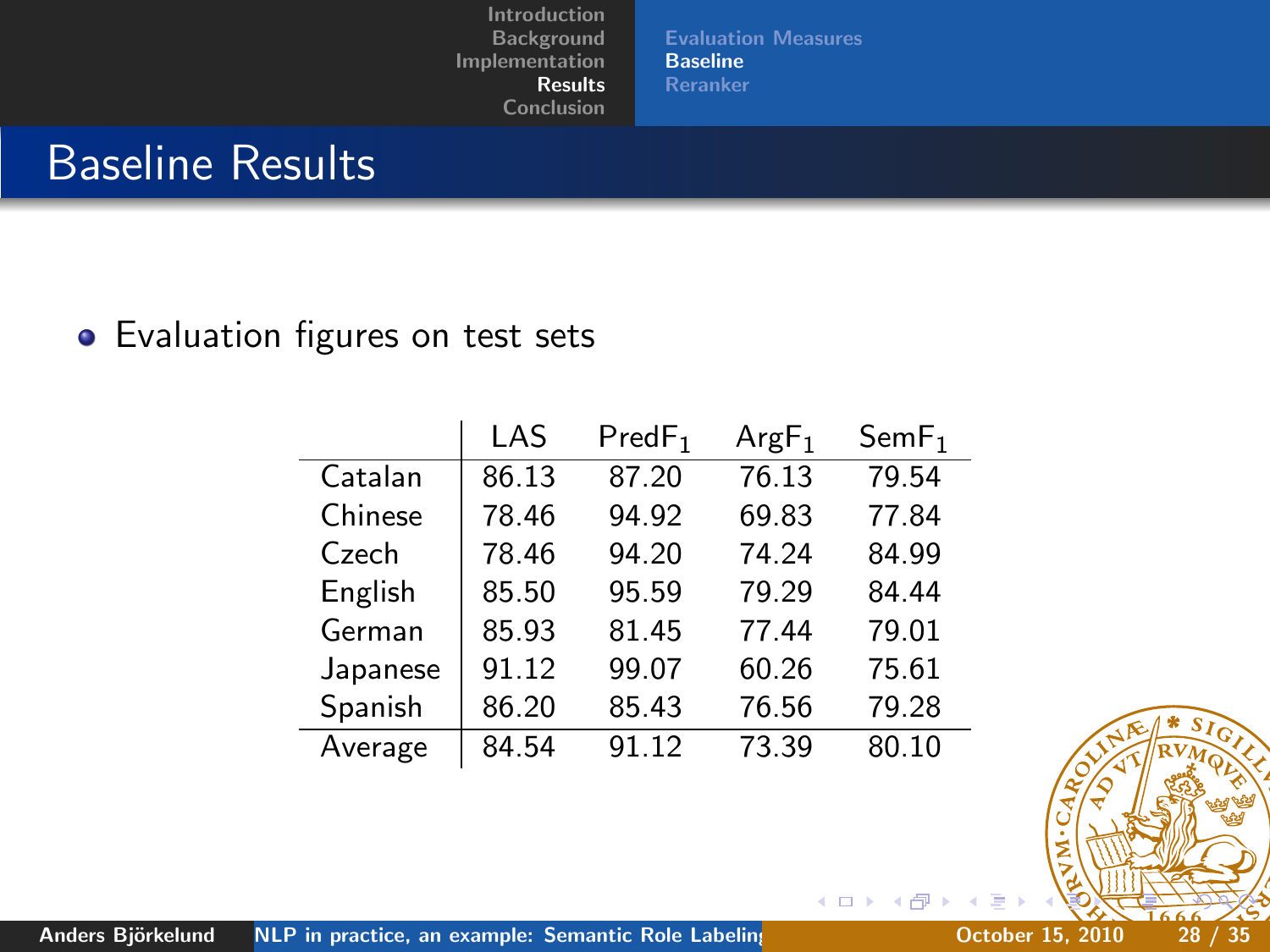[Evaluation Measures](#page-26-0) **[Baseline](#page-27-0)** [Reranker](#page-28-0)

4 0 8

### Reranker Results

• Results and improvement by reranker (Sem $F_1$  scores)

|          | <b>Baseline</b> | Reranker | Gain |
|----------|-----------------|----------|------|
| Catalan  | 79.54           | 80.01    | 0.47 |
| Chinese  | 77.84           | 78.60    | 0.76 |
| Czech    | 84.99           | 85.41    | 0.42 |
| English  | 84.44           | 85.63    | 1.19 |
| German   | 79.01           | 79.71    | 0.70 |
| Japanese | 75.61           | 76.30    | 0.69 |
| Spanish  | 79.28           | 79.91    | 0.63 |
| Average  | 80.10           | 80.80    | 0.70 |

<span id="page-28-0"></span>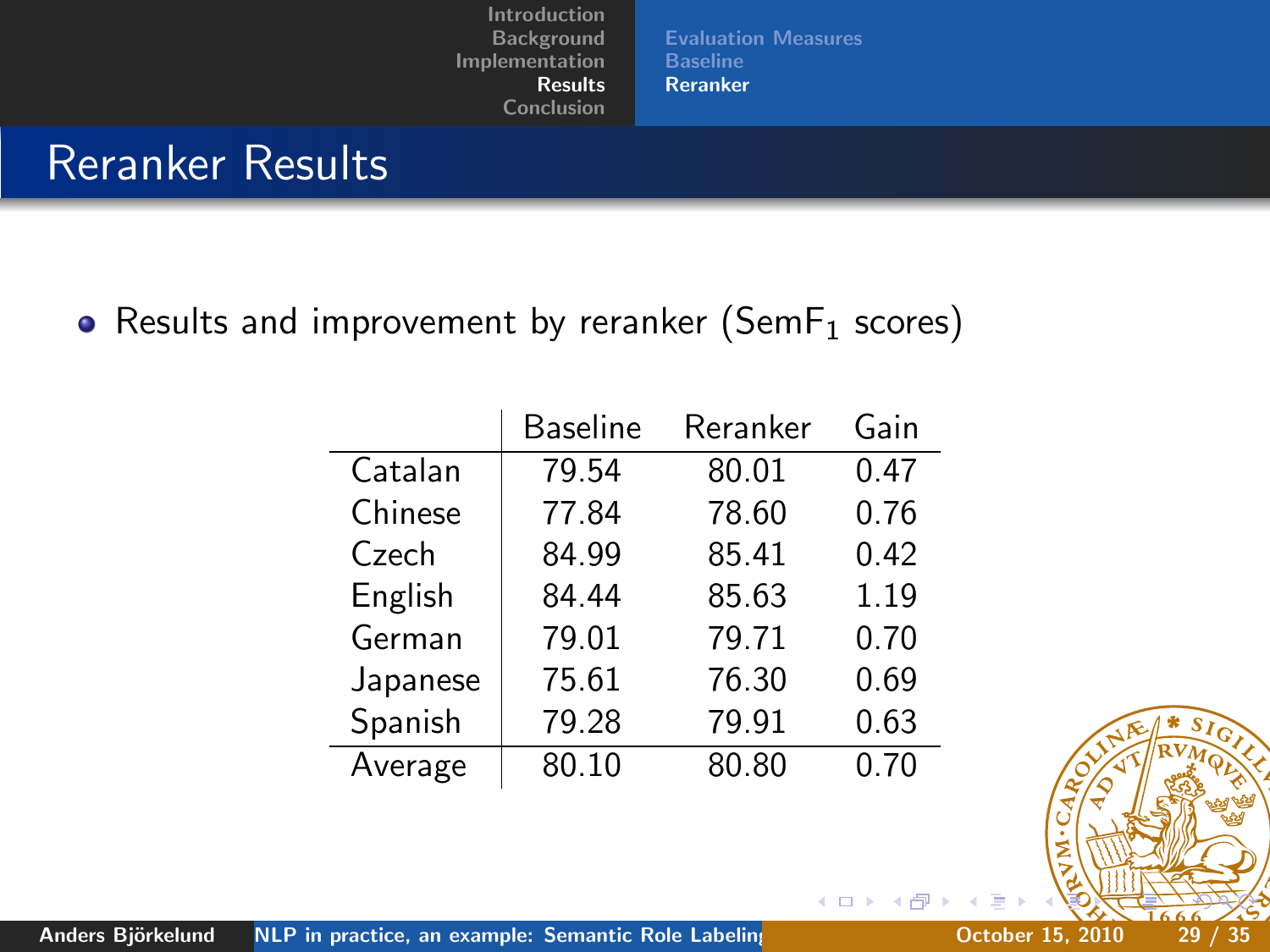[Evaluation Measures](#page-26-0) **[Baseline](#page-27-0)** [Reranker](#page-28-0)

### Contribution to CoNLL Shared Task

#### • Results in CoNLL 2009 Shared Task (Sem $F_1$  scores)

|    | Team          | Average | Catalan | Chinese | Czech | English | German | Japanese | Spanish        |
|----|---------------|---------|---------|---------|-------|---------|--------|----------|----------------|
|    | Hong Kong     | 80.47   | 80.32   | 77.72   | 85.19 | 85.44   | 75.99  | 78.15    | 80.46          |
| 2  | Lund†         | 80.31   | 80.01   | 78.60   | 85.41 | 85.63   | 79.71  | 76.30    | 76.52          |
| 3  | Hong Kong     | 79.96   | 80.10   | 76.77   | 82.04 | 86.15   | 76.19  | 78.17    | 80.29          |
| 4  | Harbin        | 79.94   | 77.10   | 77.15   | 86.51 | 85.51   | 78.61  | 78.26    | 76.47          |
| 5. | Geneva        | 78.42   | 77.44   | 76.05   | 86.02 | 83.24   | 71.78  | 77.23    | 77.19          |
| 6  | Edinburgh     | 77.46   | 78.00   | 77.73   | 75.75 | 83.34   | 73.52  | 76.00    | 77.91          |
|    | Berkelev      | 76.00   | 74.53   | 75.29   | 79.02 | 80.39   | 75.72  | 72.76    | 74.31          |
| 8  | <b>NIST</b>   | 75.65   | 72.35   | 74.17   | 84.69 | 84.26   | 63.66  | 77.93    | 72.50          |
| q  | Brown         | 72.85   | 72.18   | 72.43   | 78.02 | 80.43   | 73.40  | 61.57    | 71.95          |
| 10 | Hefei         | 70.78   | 66.34   | 71.57   | 75.50 | 78.93   | 67.43  | 71.02    | 64.64          |
| 11 | <b>DFKI</b>   | 70.31   | 67.34   | 73.20   | 78.28 | 77.85   | 62.95  | 64.71    | 67.81          |
| 12 | <b>Harbin</b> | 69.72   | 66.95   | 67.06   | 79.08 | 77.17   | 61.98  | 69.58    | $* s$<br>66,23 |

...

J.

4日 8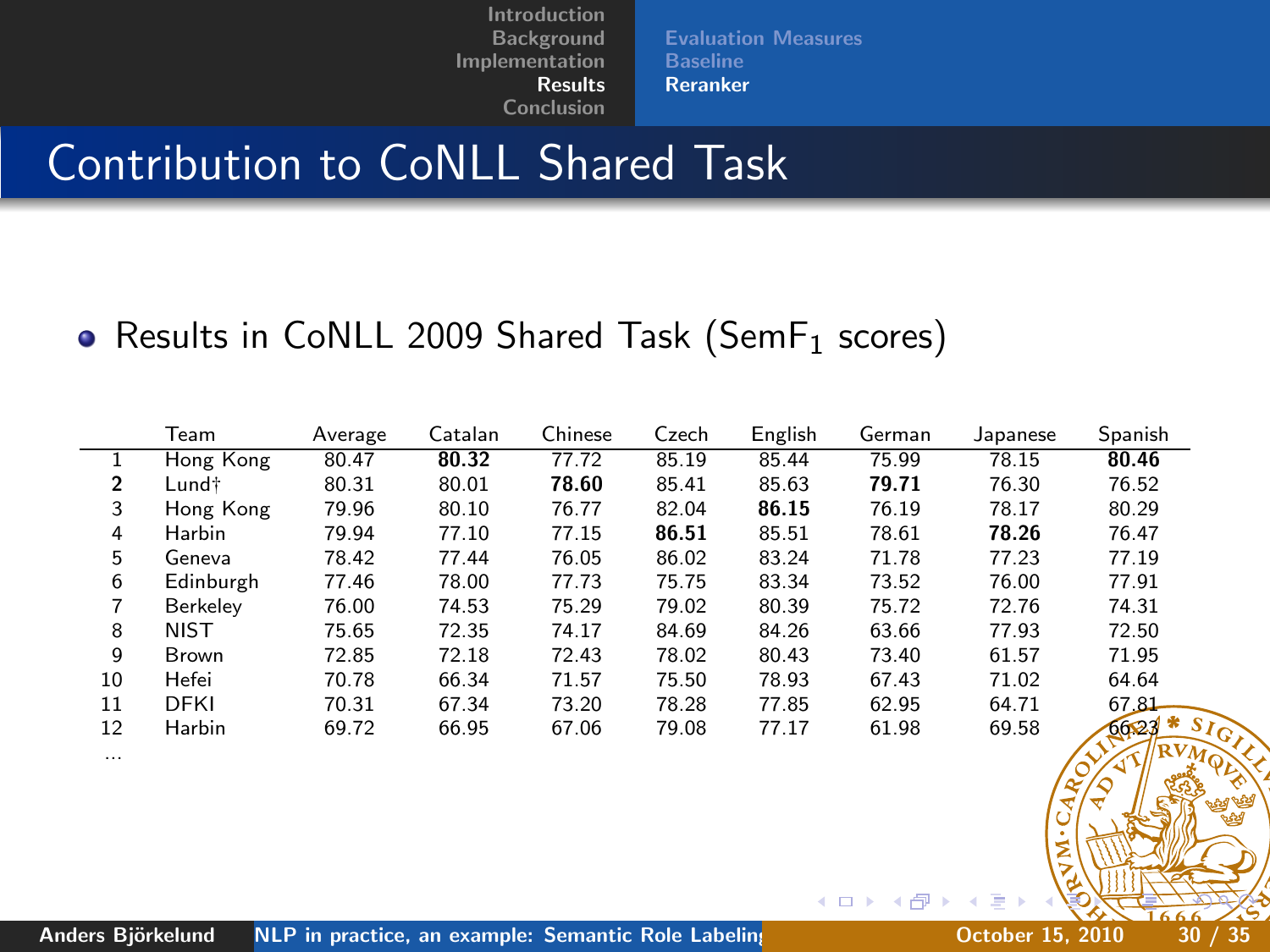<span id="page-30-0"></span>[Conclusion](#page-30-0) [Reranker Potential](#page-31-0) [Further Work](#page-32-0)



- Dependency-based automatic SRL system
- Pipeline of linear classifiers
- **•** Further extended with reranker
- State-of-the-art performance in seven languages
- Plenty of room for improvements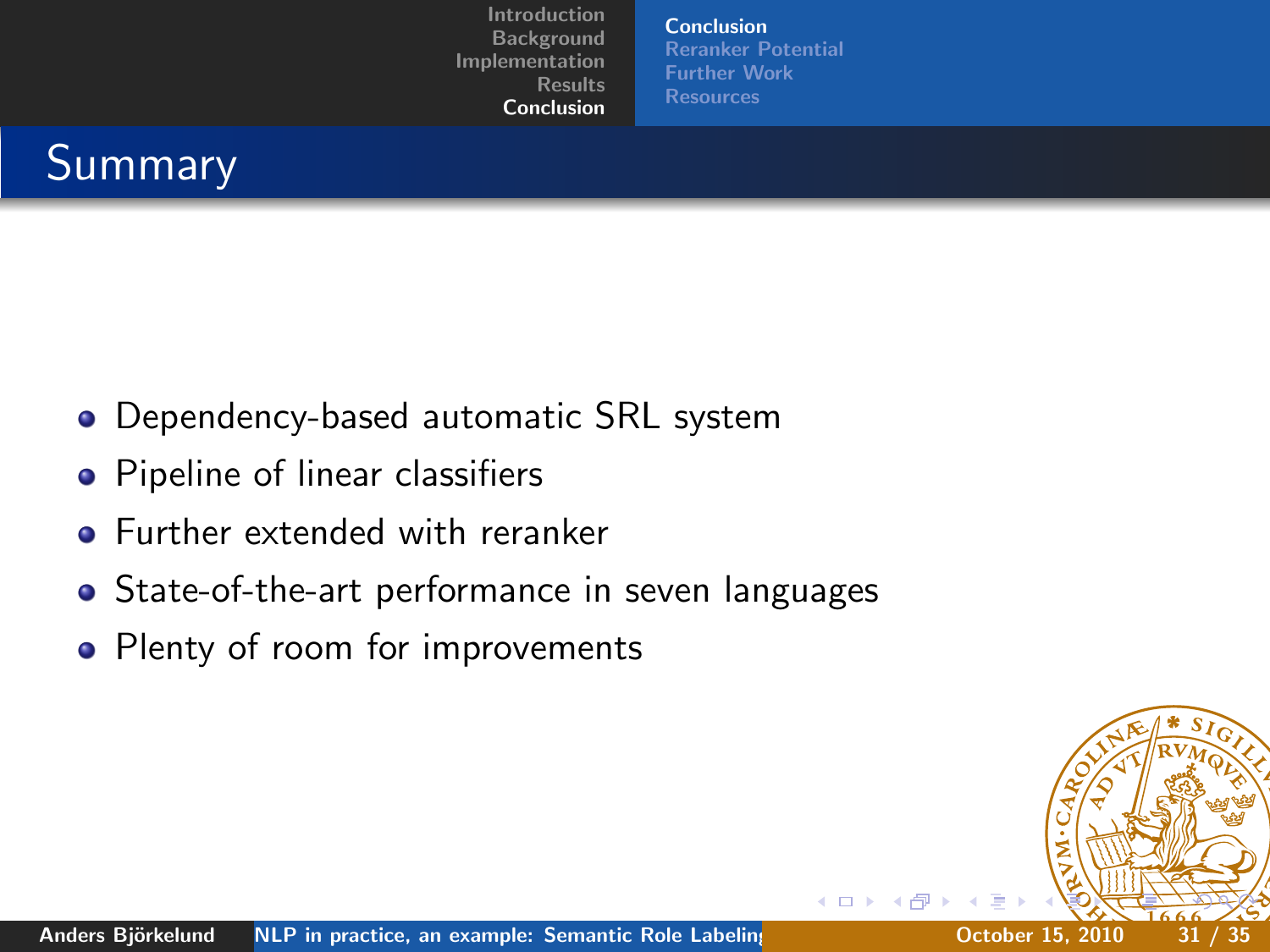[Conclusion](#page-30-0) [Reranker Potential](#page-31-0) [Further Work](#page-32-0)

### Reranker Potential

Upper bound on reranker when using oracle for proposition selection

|          | <b>Baseline</b> | Reranker | Upper Bound |
|----------|-----------------|----------|-------------|
| Catalan  | 79.54           | 80.01    | 90.11       |
| Chinese  | 77.84           | 78.60    | 88.70       |
| Czech    | 84.99           | 85.41    | 92.55       |
| English  | 84.44           | 85.63    | 93.80       |
| German   | 79.01           | 79.71    | 88.78       |
| Japanese | 75.61           | 76.30    | 90.04       |
| Spanish  | 79.28           | 79.91    | 89.12       |
| Average  | 80.10           | 80.80    | 90.44       |

Using beam widths  $k = l = 4$ 

<span id="page-31-0"></span>

4日 8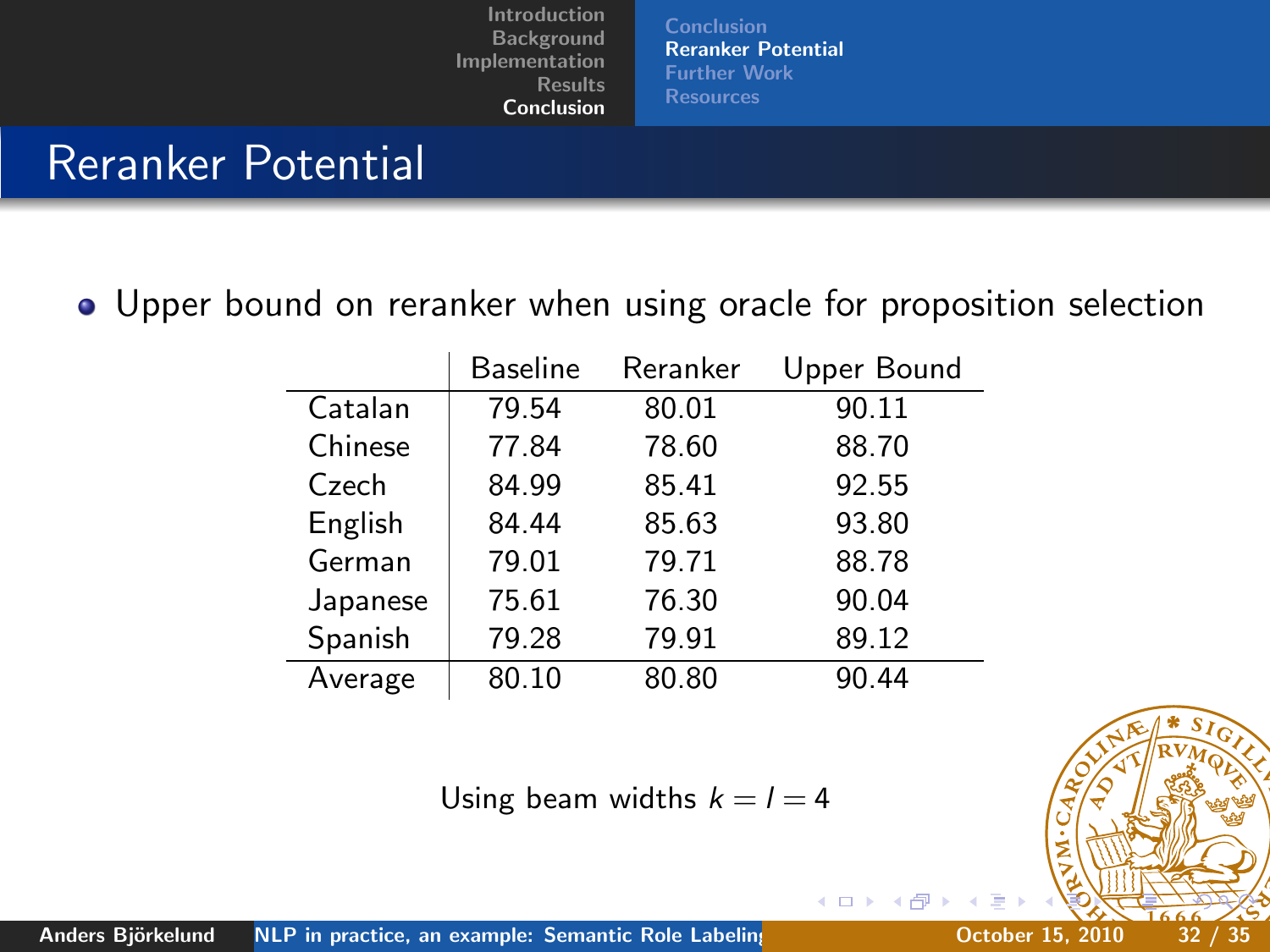<span id="page-32-0"></span>[Conclusion](#page-30-0) [Reranker Potential](#page-31-0) [Further Work](#page-32-0) [Resources](#page-33-0)

### Further work

- Unsupervised Tokenization (Helmut Schmid, Uni Stuttgart)
- Try other learning algorithms
- Try other preprocessing modules
- Multi-threading
- Extending for more languages
- Reranker improvements
	- **•** Feature sets for the reranker
	- Review combination of pipeline and reranker
	- Dynamic beam width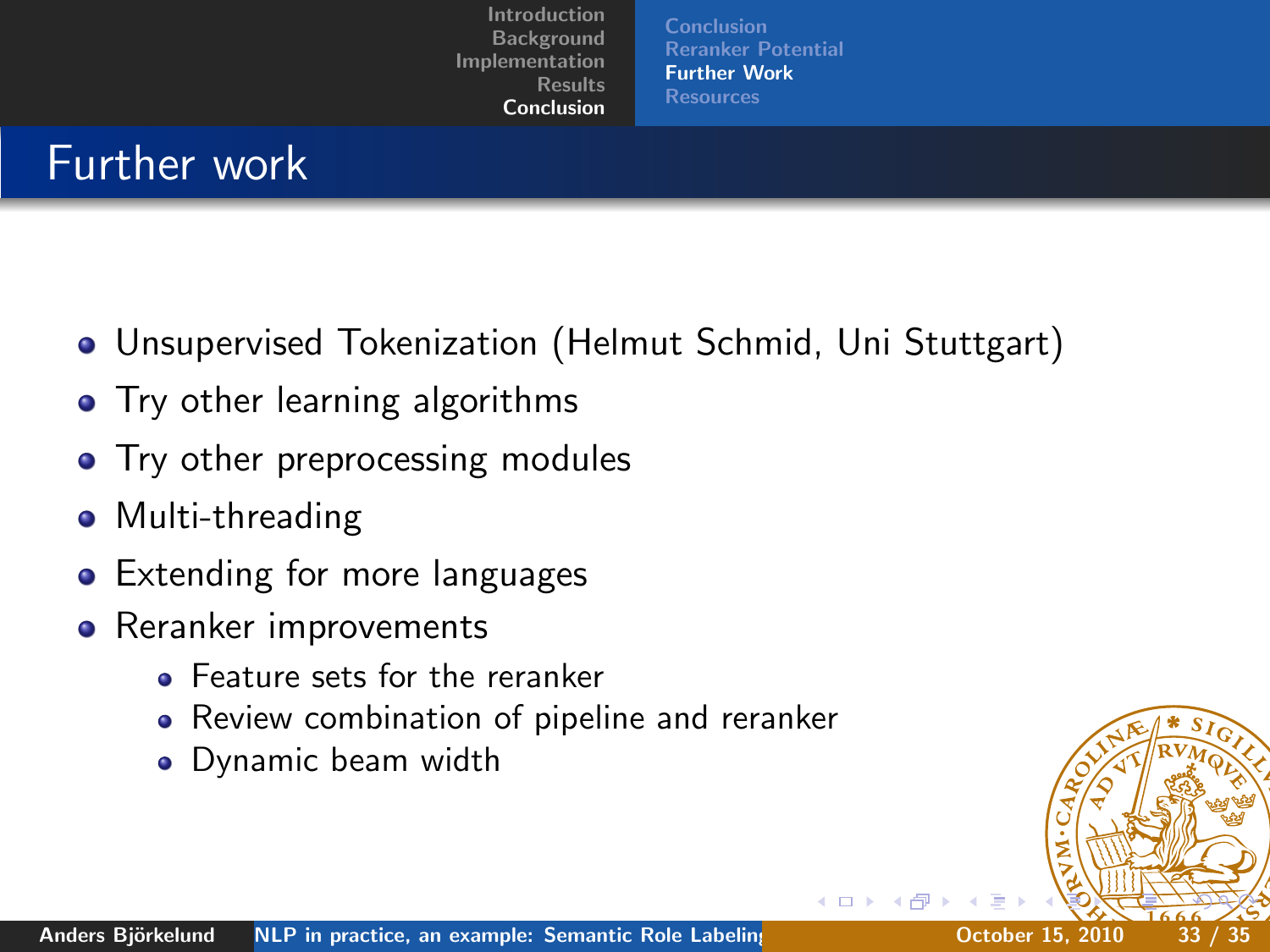<span id="page-33-0"></span>[Conclusion](#page-30-0) [Reranker Potential](#page-31-0) [Further Work](#page-32-0) [Resources](#page-33-0)

## Links

- Source code download <http://code.google.com/p/mate-tools/>
- **o** Online demo

<http://barbar.cs.lth.se:8081/>

- **OpenNLP Tools** <http://opennlp.sourceforge.net/>
- **•** PropBank

<http://verbs.colorado.edu/propbank/framesets-english/>

**• SRL demo from CCG at Univeristy of Illinois** <http://cogcomp.cs.illinois.edu/demo/srl/>